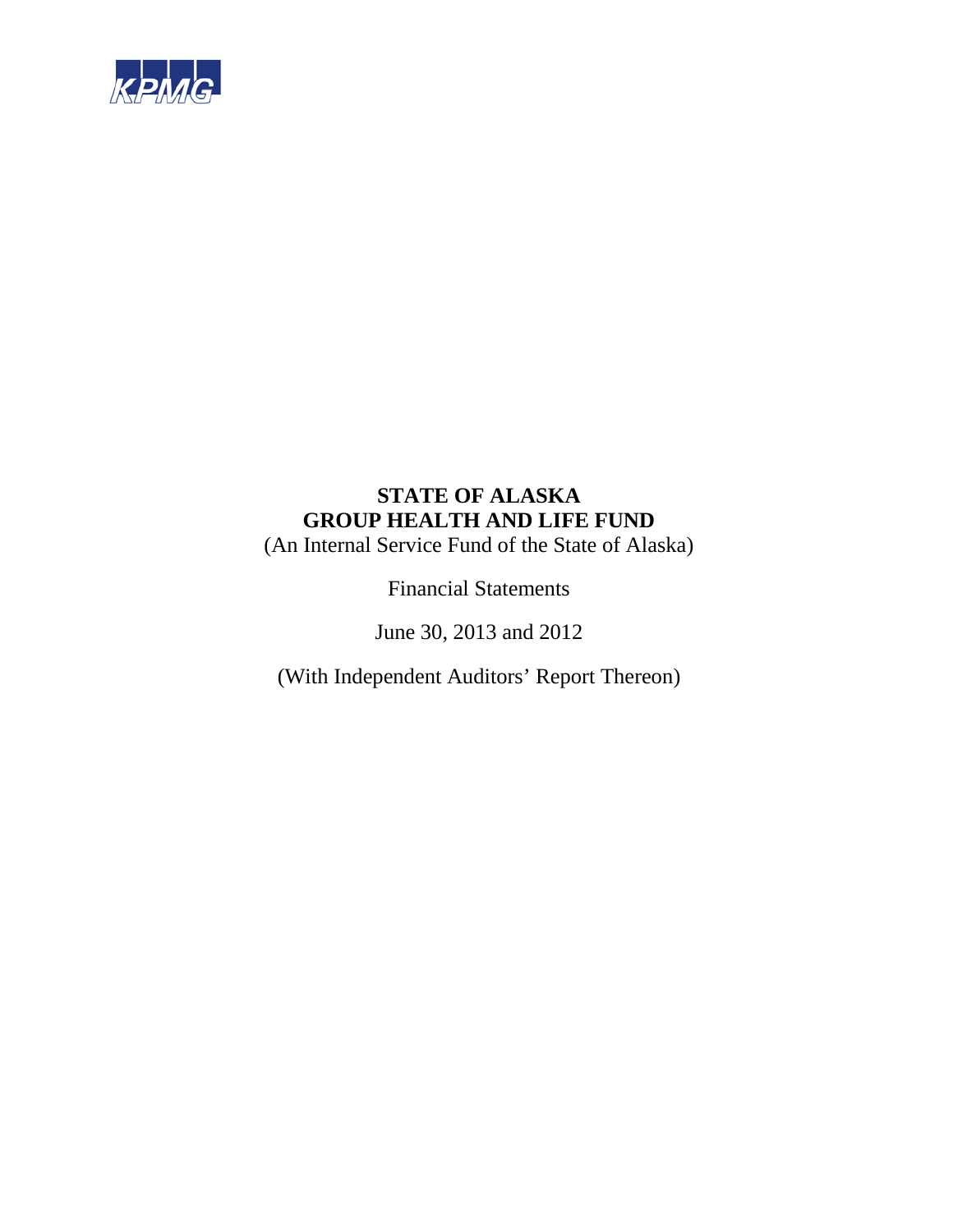### **Table of Contents**

|                                                             | Page(s)   |
|-------------------------------------------------------------|-----------|
| <b>Independent Auditors' Report</b>                         | $1 - 2$   |
| Management's Discussion and Analysis                        | $3 - 7$   |
| <b>Statements of Net Assets</b>                             | 8         |
| Statements of Revenues, Expenses, and Changes in Net Assets | 9         |
| <b>Statements of Cash Flows</b>                             | 10        |
| <b>Notes to Financial Statements</b>                        | $11 - 19$ |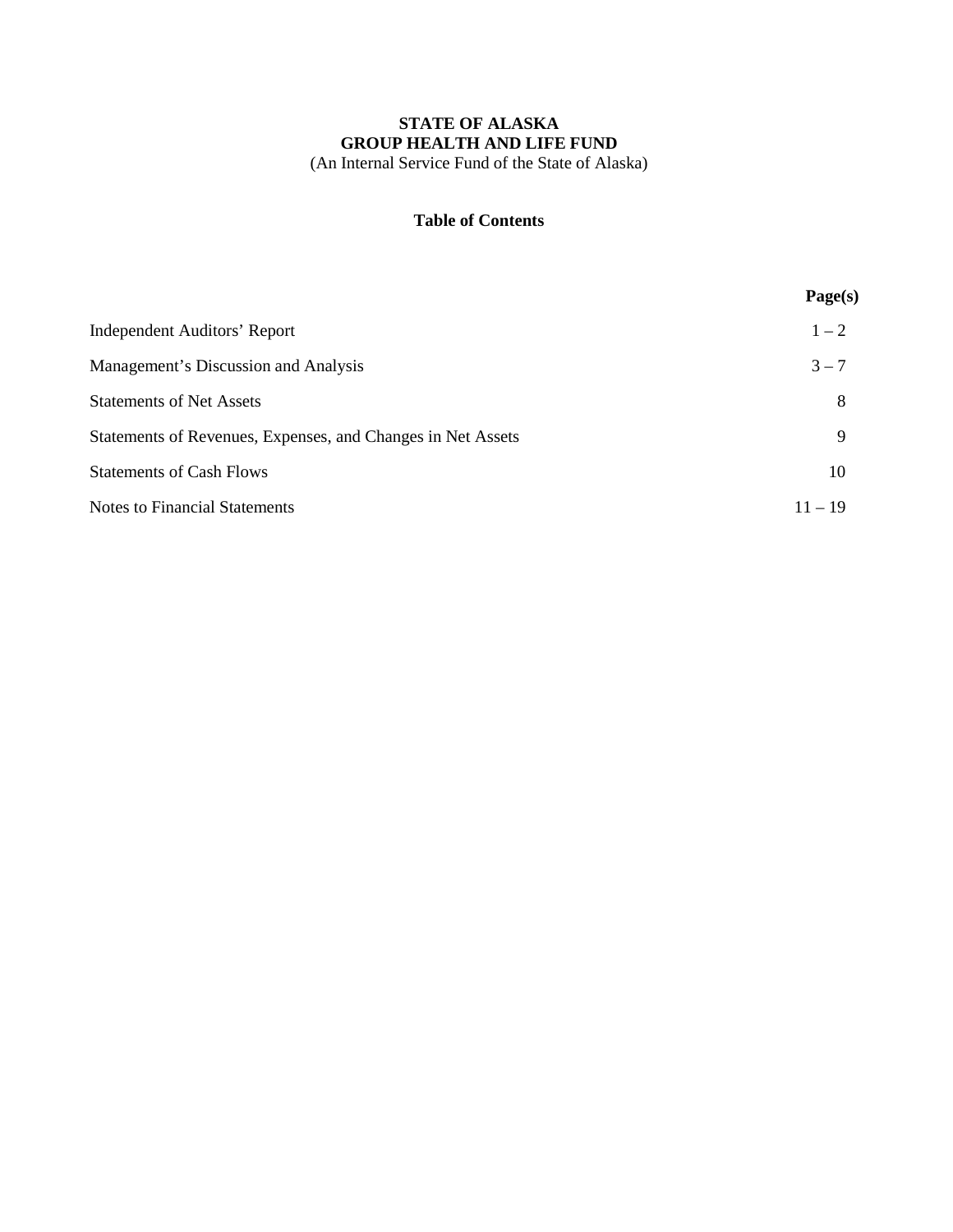

**KPMG LLP**  Suite 600 701 West Eighth Avenue Anchorage, AK 99501

# **Independent Auditors' Report**

The Division of Retirement and Benefits and Members of the Alaska Retirement Management Board State of Alaska Group Health and Life Fund:

We have audited the accompanying statements of fiduciary net assets of the State of Alaska Group Health and Life Fund (the Plan), an internal service fund of the State of Alaska, as of June 30, 2013 and 2012, and the related statement of revenues, expenses, and changes in net assets, and cash flows for the years then ended, and the related notes to the financial statements, which collectively comprise the Plan's basic financial statements as listed in the table of contents.

### *Management's Responsibility for the Financial Statements*

Management is responsible for the preparation and fair presentation of these financial statements in accordance with U.S. generally accepted accounting principles; this includes the design, implementation, and maintenance of internal control relevant to the preparation and fair presentation of financial statements that are free from material misstatement, whether due to fraud or error.

### *Auditors' Responsibility*

Our responsibility is to express opinions on these financial statements based on our audit. We conducted our audit in accordance with auditing standards generally accepted in the United States of America. Those standards require that we plan and perform the audit to obtain reasonable assurance about whether the financial statements are free from material misstatement.

An audit involves performing procedures to obtain audit evidence about the amounts and disclosures in the financial statements. The procedures selected depend on the auditors' judgment, including the assessment of the risks of material misstatement of the financial statements, whether due to fraud or error. In making those risk assessments, the auditor considers internal control relevant to the entity's preparation and fair presentation of the financial statements in order to design audit procedures that are appropriate in the circumstances, but not for the purpose of expressing an opinion on the effectiveness of the entity's internal control. Accordingly, we express no such opinion. An audit also includes evaluating the appropriateness of accounting policies used and the reasonableness of significant accounting estimates made by management, as well as evaluating the overall presentation of the financial statements.

We believe that the audit evidence we have obtained is sufficient and appropriate to provide a basis for our audit opinions.

### *Opinions*

In our opinion, the financial statements referred to above present fairly, in all material respects, the net assets of the State of Alaska Group Health and Life Fund as of June 30, 2013 and 2012, and the changes in net assets and cash flows for the years then ended, in accordance with U.S. generally accepted accounting principles.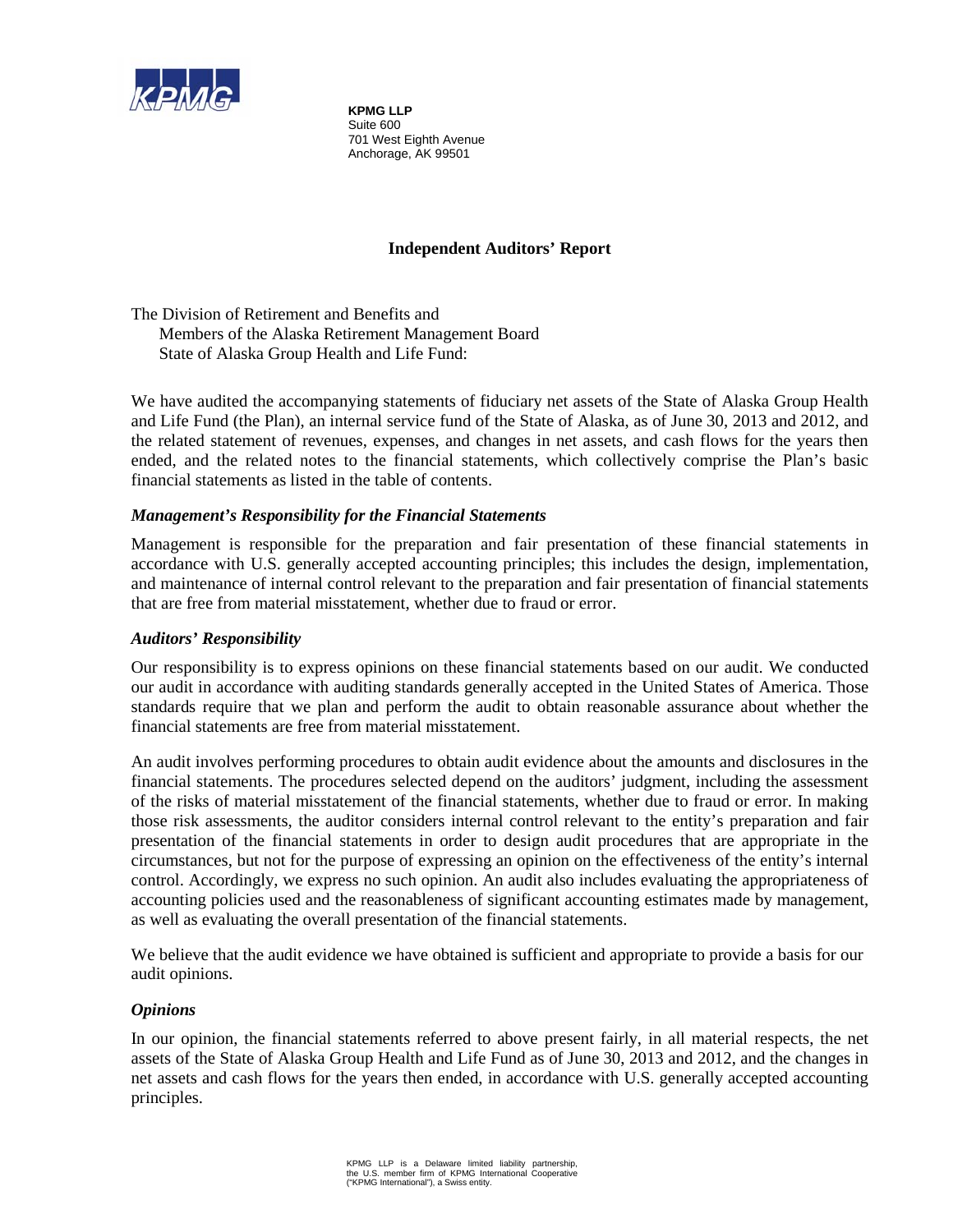

#### *Other Matters*

#### *Required Supplementary Information*

U.S. generally accepted accounting principles require that the Management's Discussion and Analysis, on pages 3-7 be presented to supplement the basic financial statements. Such information, although not a part of the basic financial statements, is required by the Governmental Accounting Standards Board who considers it to be an essential part of financial reporting for placing the basic financial statements in an appropriate operational, economic, or historical context. We have applied certain limited procedures to the required supplementary information in accordance with auditing standards generally accepted in the United States of America, which consisted of inquiries of management about the methods of preparing the information and comparing the information for consistency with management's responses to our inquiries, the basic financial statements, and other knowledge we obtained during our audit of the basic financial statements. We do not express an opinion or provide any assurance on the information because the limited procedures do not provide us with sufficient evidence to express an opinion or provide any assurance.

KPMG LLP

November 7, 2013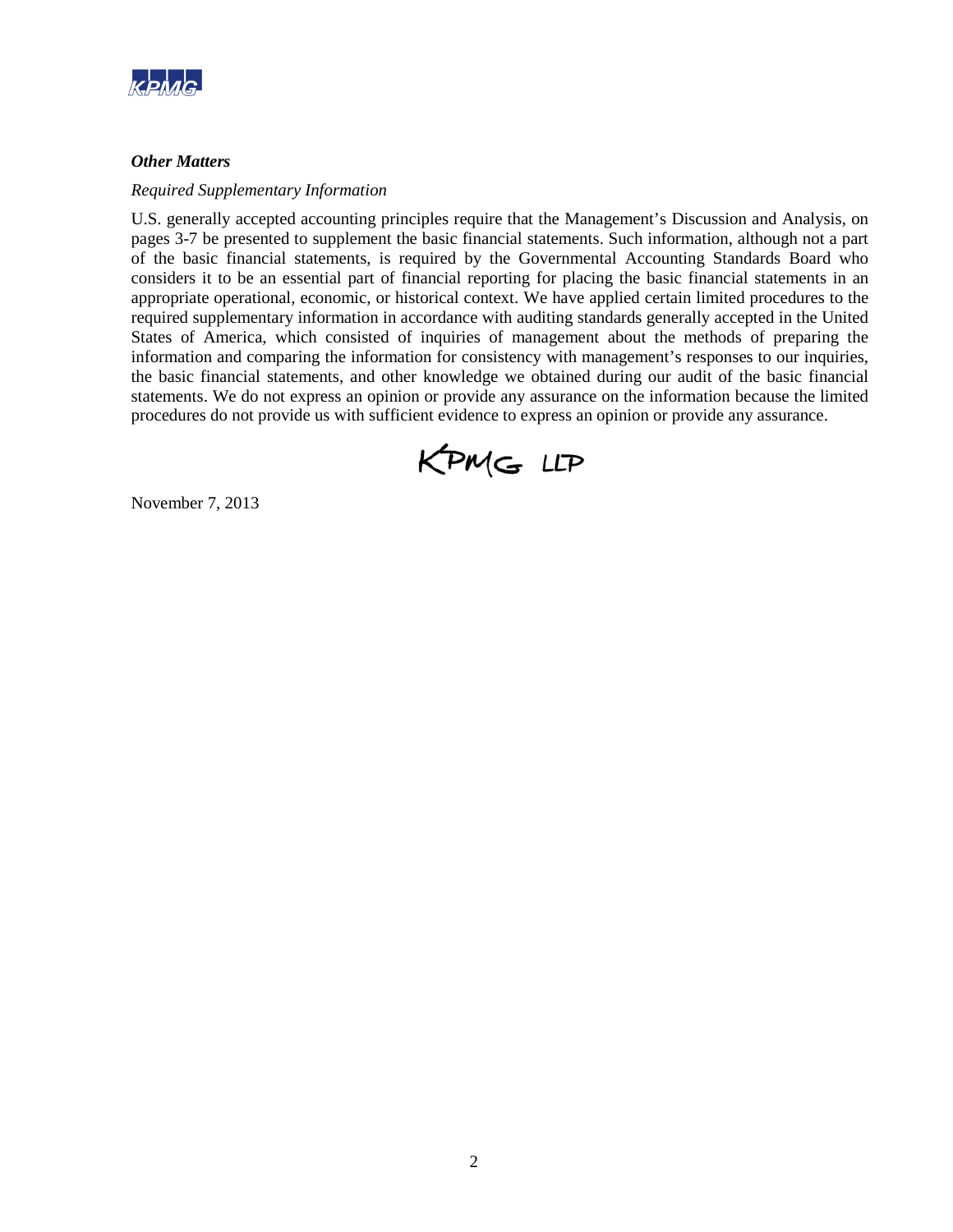Management's Discussion and Analysis

June 30, 2013 and 2012

This section presents management's discussion and analysis (MD&A) of the Group Health and Life Fund's (the Plan) financial condition and performance for the years ended June 30, 2013 and 2012. This section is presented as a narrative overview and analysis. Please read the MD&A in conjunction with the financial statements and notes to financial statements to better understand the financial condition and performance of the Plan during the fiscal years ended June 30, 2013 and 2012. Information for fiscal year 2011 is presented for comparative purposes.

### **Financial Highlights**

The Plan financial highlights as of June 30, 2013 were as follows:

- The Plan's unrestricted net assets decreased by \$5.6 million during fiscal year 2013.
- The Plan's health insurance premiums increased by \$8.9 million during fiscal year 2013.
- The Plan's investment earnings during fiscal year 2013 were \$154,141.
- The Plan's benefit expense totaled \$120.5 million during fiscal year 2013.

#### **Overview of the Financial Statements**

This discussion and analysis is intended to serve as an introduction to the Plan's basic financial statements. The Plan's financial statements comprise four components: (1) statement of net assets, (2) statement of revenues, expenses, and changes in net assets, (3) statement of cash flows, and (4) notes to financial statements.

*Statement of Net Assets* – This statement presents information regarding the Plan's assets, liabilities, and resulting unrestricted net assets. This statement reflects the Plan's cash and short-term investments, receivables, and other assets less liabilities at June 30, 2013 and 2012.

*Statement of Revenues, Expenses, and Changes in Net Assets* – This statement presents how the Plan's net assets changed during the fiscal years ended June 30, 2013 and 2012 as a result of health insurance premiums, investment income, and operating expenses.

*Statement of Cash Flows* – This statement presents cash flows from operations and investing activities. The Plan presents its cash flows statement using the direct method for reporting cash received and disbursed during the fiscal year.

The above statements represent resources available for investment and payment of benefits as of June 30, 2013 and 2012, and the sources and uses of those funds during fiscal years 2013 and 2012.

*Notes to Financial Statements* – The notes to financial statements are an integral part of the financial statements and provide additional detailed information and schedules that are essential to a full understanding of the Plan's financial statements.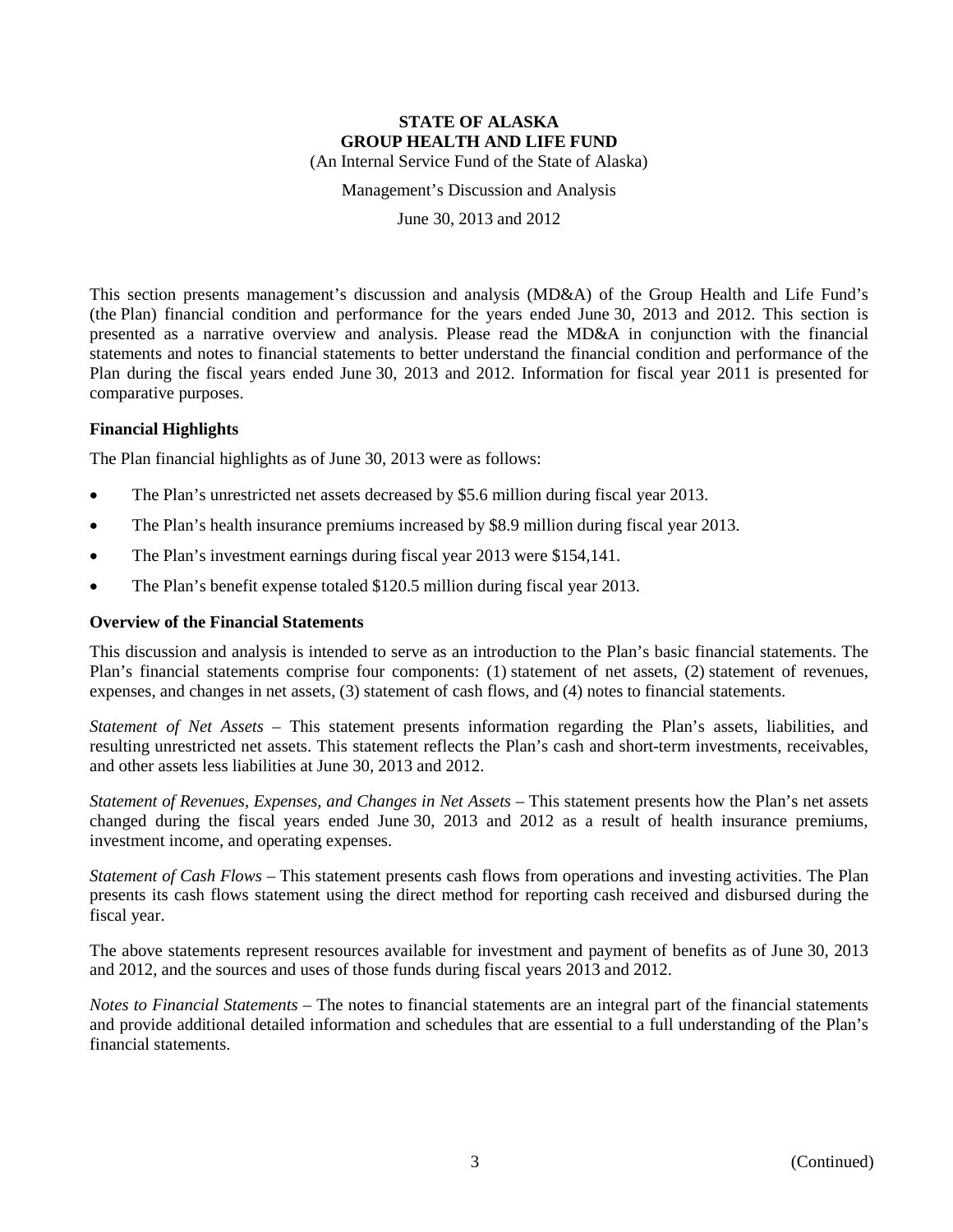Management's Discussion and Analysis

June 30, 2013 and 2012

### **Condensed Financial Information**

|                                     |    |            | <b>Net Assets</b> |                     |               |            |
|-------------------------------------|----|------------|-------------------|---------------------|---------------|------------|
|                                     |    |            |                   | Increase (decrease) |               |            |
| <b>Description</b>                  |    | 2013       | 2012              | Amount              | Percentage    | 2011       |
| Assets:                             |    |            |                   |                     |               |            |
| Cash and cash equivalents           | \$ | 44,854,672 | 47,588,399        | (2,733,727)         | $(5.7)%$ \$   | 40,155,448 |
| Receivables                         |    | 32,475     | 30,054            | 2,421               | 8.1           | 94,508     |
| Other receivable                    |    | 741        |                   | 741                 | 100.0         |            |
| Other assets                        |    | 1,014,055  | 1,013,712         | 343                 |               | 840,649    |
| Total assets                        |    | 45,901,943 | 48,632,165        | (2,730,222)         | (5.6)         | 41,090,605 |
| Liabilities:                        |    |            |                   |                     |               |            |
| Claims payable                      |    | 19,575,000 | 16,242,000        | 3,333,000           | 20.5          | 14,096,000 |
| Due to State of Alaska General Fund |    | 1,001,788  | 1,435,319         | (433, 531)          | (30.2)        | 1,151,148  |
| Accrued expenses                    |    | 285,277    | 268,739           | 16,538              | 6.2           | 229,253    |
| <b>Total liabilities</b>            |    | 20,862,065 | 17,946,058        | 2,916,007           | 16.2          | 15,476,401 |
| Net assets                          | S  | 25,039,878 | 30,686,107        | (5,646,229)         | $(18.4)\%$ \$ | 25,614,204 |

| <b>Changes in Net Assets</b>  |                  |             |                     |               |            |  |  |  |  |
|-------------------------------|------------------|-------------|---------------------|---------------|------------|--|--|--|--|
|                               |                  |             | Increase (decrease) |               |            |  |  |  |  |
| <b>Description</b>            | 2013             | 2012        | Amount              | Percentage    | 2011       |  |  |  |  |
| Net assets, beginning of year | \$<br>30,686,107 | 25,614,204  | 5,071,903           | 19.8% \$      | 19,921,430 |  |  |  |  |
| Operating revenues:           |                  |             |                     |               |            |  |  |  |  |
| Health insurance premiums     | 117,897,163      | 108,978,716 | 8,918,447           | 8.2           | 97,600,974 |  |  |  |  |
| Other revenues                | 1,176,545        | 1,647,318   | (470, 773)          | (28.6)        | 1,915,110  |  |  |  |  |
| Total operating revenues      | 119,073,708      | 110,626,034 | 8,447,674           | 7.6           | 99,516,084 |  |  |  |  |
| Operating expenses:           |                  |             |                     |               |            |  |  |  |  |
| Healthcare benefits           | 120,525,784      | 102,168,590 | 18,357,194          | 18.0          | 90,752,756 |  |  |  |  |
| Administrative                | 4,348,294        | 3,991,440   | 356,854             | 8.9           | 3,701,488  |  |  |  |  |
| Total operating expenses      | 124,874,078      | 106,160,030 | 18,714,048          | 17.6          | 94,454,244 |  |  |  |  |
| Operating income (loss)       | (5,800,370)      | 4,466,004   | (10, 266, 374)      | (229.9)       | 5,061,840  |  |  |  |  |
| Nonoperating revenues:        |                  |             |                     |               |            |  |  |  |  |
| Net investment income         | 154,141          | 605,899     | (451,758)           | (74.6)        | 630,934    |  |  |  |  |
| Change in net assets          | (5,646,229)      | 5,071,903   | (10,718,132)        | (211.3)       | 5,692,774  |  |  |  |  |
| Net assets, end of year       | 25,039,878       | 30,686,107  | (5,646,229)         | $(18.4)\%$ \$ | 25,614,204 |  |  |  |  |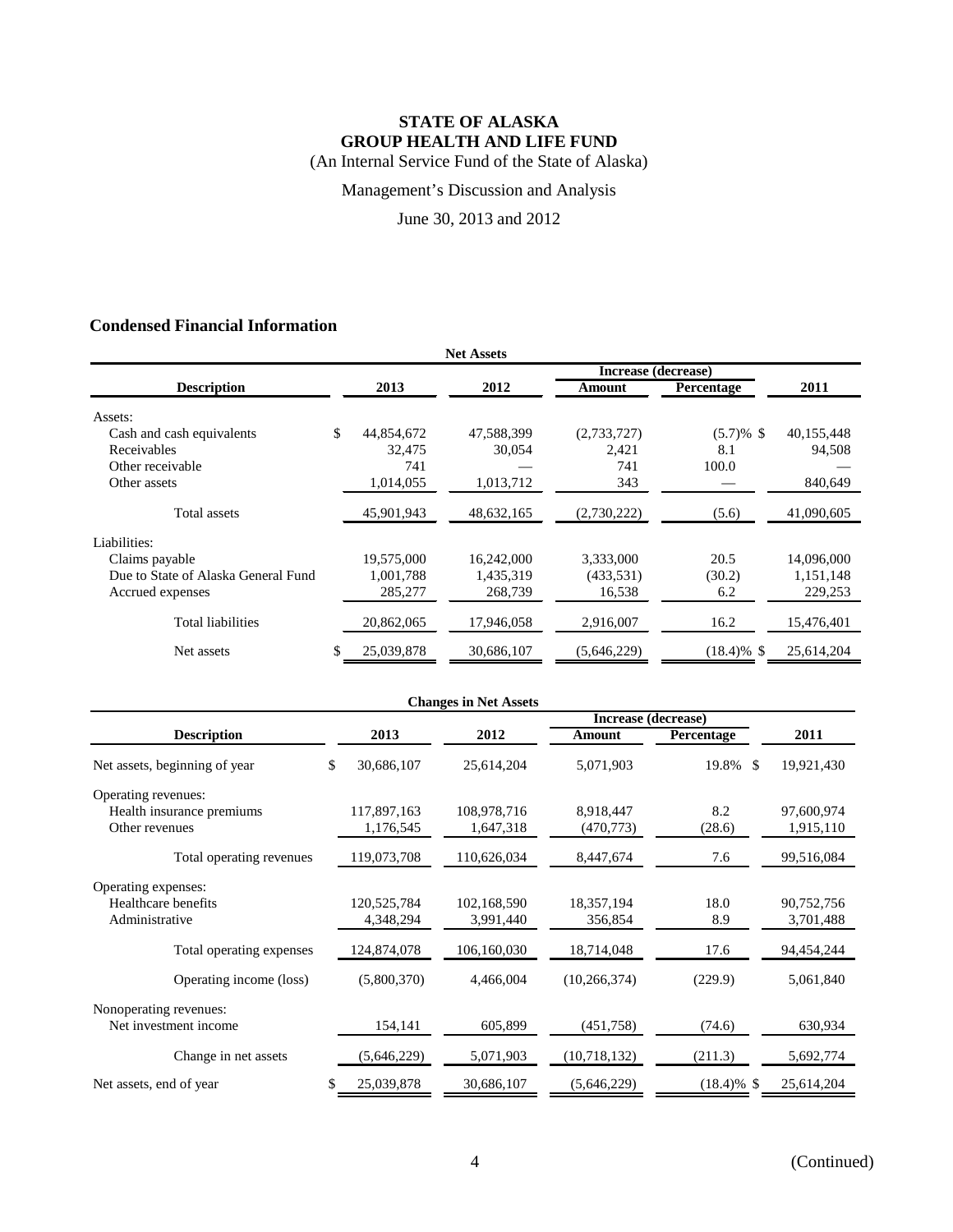Management's Discussion and Analysis

June 30, 2013 and 2012

#### **Financial Analysis of the Plan**

The statement of net assets as of June 30, 2013 and 2012 showed total assets exceeding total liabilities by \$25,039,878 and \$30,686,107, respectively. These amounts represent the total plan net assets held in trust for healthcare benefits on each of those dates. The entire amount is available to cover the Plan's obligation to pay healthcare benefits for its members and their beneficiaries.

These amounts also represent a decrease in net assets of \$5,646,229 or 18.4%, an increase of \$5,071,903 or 19.8% over fiscal year 2012 and 2011, respectively. Over the long term, healthcare insurance premiums collected and investment income earned are expected to cover all claim costs. With continued increases in healthcare costs, the Plan must continue to accumulate assets to meet current and future claim costs.

#### **Insurance Premium Calculations**

The overall objective of the Plan is to have sufficient funds to meet claim costs. The insurance premiums are recommended each year by the Division of Retirement and Benefits' (the Division) benefit consultant with the governing body's concurrence and the administrator's approval. Insurance premiums are based on the Plan's fiscal year. The benefit consultant reviews the historical claims experience and administrative costs and uses that data to estimate trends to recommend premiums for the next fiscal year.

#### **Healthcare Insurance Premiums and Investment Income**

The revenues required to fund healthcare benefits are accumulated through a combination of employer health insurance premiums, member health insurance premiums, other income, and net investment income.

|                           | <b>Revenues</b> |             |                     |            |             |  |  |  |
|---------------------------|-----------------|-------------|---------------------|------------|-------------|--|--|--|
|                           |                 |             | Increase (decrease) |            |             |  |  |  |
|                           | 2013            | 2012        | Amount              | Percentage | 2011        |  |  |  |
| Health insurance premiums | 117,897,163     | 108,978,716 | 8,918,447           | 8.2%       | 97,600,974  |  |  |  |
| Other revenue             | 1,176,545       | 1,647,318   | (470, 773)          | (28.6)     | 1,915,110   |  |  |  |
| Net investment income     | 154.141         | 605,899     | (451,758)           | (74.6)     | 630,934     |  |  |  |
| Total                     | 119,227,849     | 111.231.933 | 7.995.916           | 7.2%       | 100.147.018 |  |  |  |

Over the long term, health insurance premiums earned and net investment income are expected to cover all costs of the Plan.

Healthcare insurance premiums benefit credit paid by the State of Alaska (the State) increased from \$1,250 per month per person in fiscal year 2012 to \$1,330 per month per person in fiscal year 2013. Insurance premiums were \$1,088 in fiscal year 2011. Increases to health insurance premiums are the result of rising healthcare costs related to covered benefits. Premiums are based on historical and anticipated experience. During fiscal year 2013, there was also an increase of 164 members over fiscal year 2012.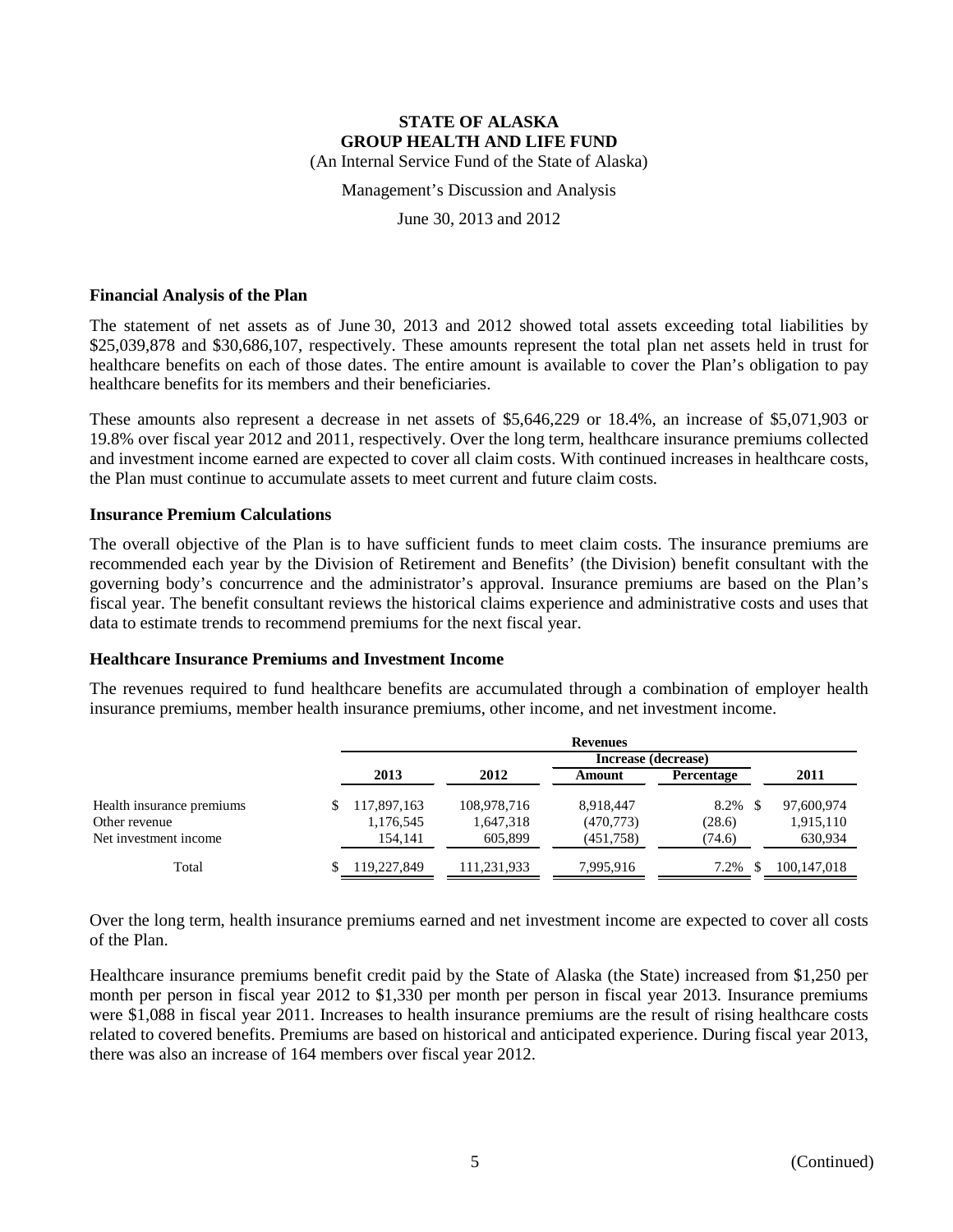Management's Discussion and Analysis

June 30, 2013 and 2012

Net investment income decreased by \$451,758 or 74.6% from amounts recorded in fiscal year 2012 and decreased by \$25,035 or 4.0% from amounts recorded in fiscal year 2011. In both fiscal years 2012 and 2013, the decrease was due to lower returns on investments as well as a lower invested balance from higher healthcare costs. The Group Health and Life Fund is invested in the General Fund and Other Non-segregated Investments (GeFONSI). The GeFONSI is an investment pool managed by the State of Alaska Treasury Division in the Department of Revenue. For fiscal years 2013 and 2012, the GeFONSI investments generated 0.31% and 1.52% rates of return, respectively. The GeFONSI annualized rate of return was 1.18% over the last three years and 2.23% over the last five years. The invested balance decreased by \$2,733,727 in fiscal year 2013, and increased by \$7,432,951 and increased by \$4,855,470 in fiscal years 2012 and 2011, respectively.

#### **Benefits and Expenses**

The primary expense of the Plan is the payment of healthcare benefits. These benefit costs and the cost of administering the Plan comprise the cost of operations.

Benefit expenses increased by \$18,357,194 or 18.0% from fiscal year 2012 and increased by \$11,415,834 or 12.6% during fiscal year 2011. Fiscal year 2013 and 2012 saw an increase in covered members, and healthcare costs.

|                     |             |                     | <b>Expenses</b> |            |            |  |  |
|---------------------|-------------|---------------------|-----------------|------------|------------|--|--|
|                     |             | Increase (decrease) |                 |            |            |  |  |
|                     | 2013        | 2012                | Amount          | Percentage | 2011       |  |  |
| Healthcare benefits | 120,525,784 | 102,168,590         | 18,357,194      | 18.0%      | 90,752,756 |  |  |
| Administrative      | 4,348,294   | 3,991,440           | 356,854         | 8.9        | 3,701,488  |  |  |
| Total               | 124,874,078 | 106,160,030         | 18,714,048      | 17.6%      | 94,454,244 |  |  |

Administrative expenses increased by \$356,854 or 8.9% from fiscal year 2012 and increased by \$289,952 or 7.8% from fiscal year 2011.

#### **Economic Conditions, Market Environment, and Results**

Net investment rate of return remains below the five-year average ending the year at 13.9% of the five-year rate of return. Short-term fixed-income rates of return are expected to stay low and to continue falling during fiscal year 2014.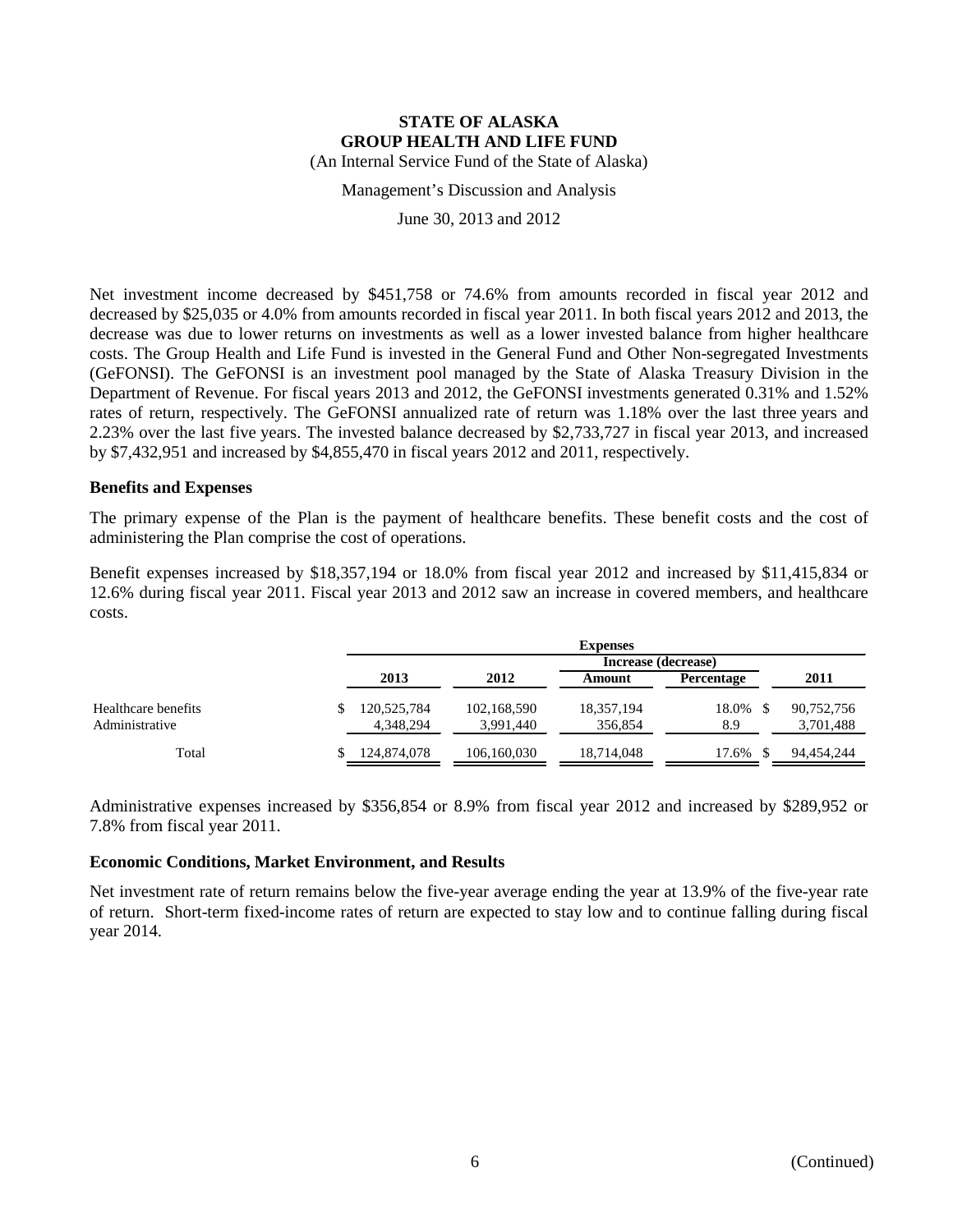(An Internal Service Fund of the State of Alaska)

Management's Discussion and Analysis

June 30, 2013 and 2012

#### **Requests for Information**

This financial report is designed to provide a general overview of the Plan's financial condition for those with interest in the Plan's finances. Questions concerning any of the information provided in this report or requests for additional financial information should be addressed to:

State of Alaska Group Health and Life Fund Division of Retirement and Benefits, Finance Section P.O. Box 110203 Juneau, Alaska 99811-0203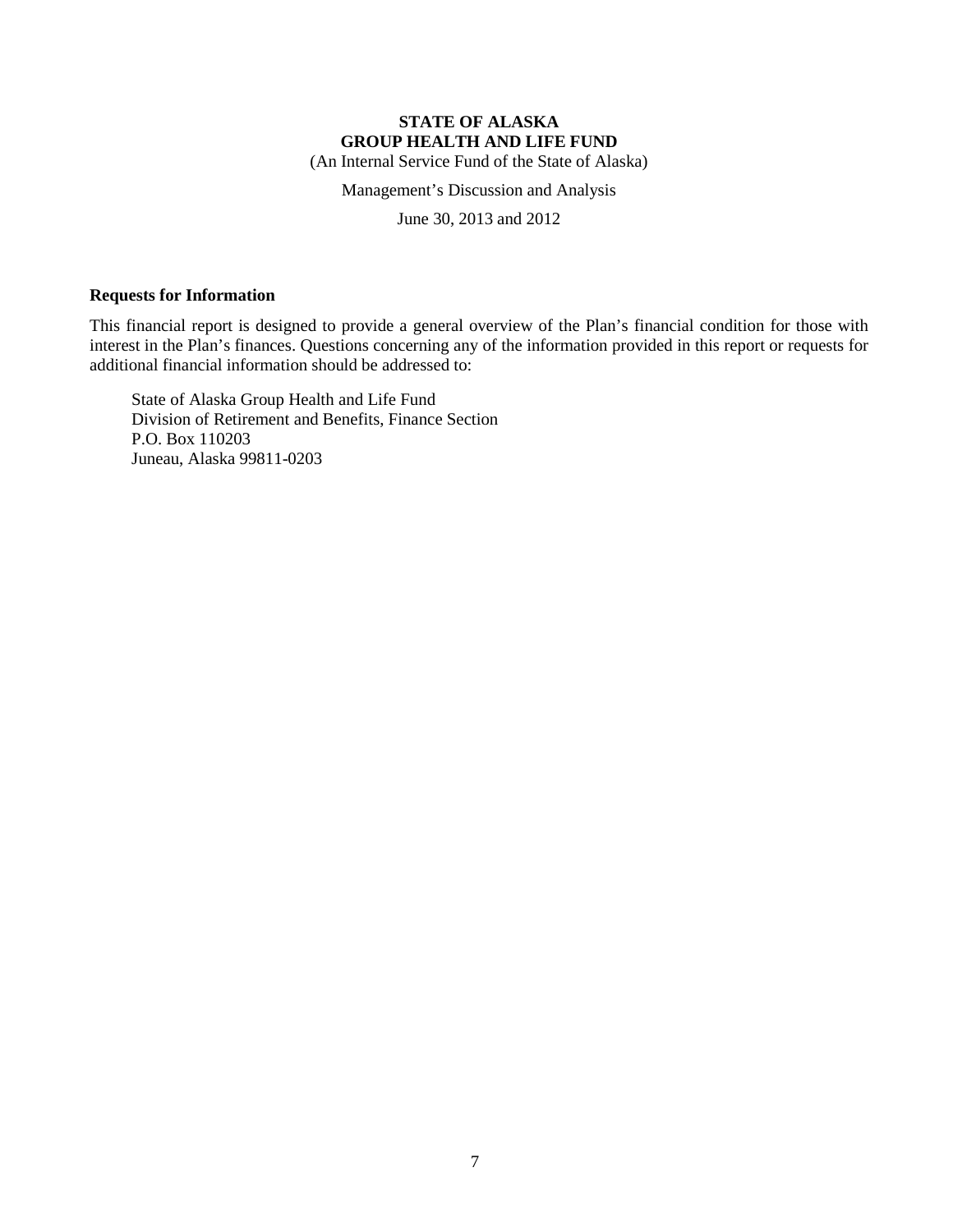(An Internal Service Fund of the State of Alaska)

# Statements of Net Assets

# June 30, 2013 and 2012

|                                                      | 2013             | 2012       |
|------------------------------------------------------|------------------|------------|
| Assets:                                              |                  |            |
| Cash and cash equivalents (notes 3 and 4):           |                  |            |
| Investment in State of Alaska General Fund and Other |                  |            |
| Nonsegregated Investments Pool                       | \$<br>44,854,672 | 47,588,399 |
| Premiums receivable                                  | 32,475           | 30,054     |
| Other receivable                                     | 741              |            |
| Other assets                                         | 1,014,055        | 1,013,712  |
| Total assets                                         | 45,901,943       | 48,632,165 |
| Liabilities:                                         |                  |            |
| Claims payable (note 5)                              | 19,575,000       | 16,242,000 |
| Due to State of Alaska General Fund (note 5)         | 1,001,788        | 1,435,319  |
| Accrued expenses                                     | 285,277          | 268,739    |
| <b>Total liabilities</b>                             | 20,862,065       | 17,946,058 |
| Unrestricted net assets                              | 25,039,878       | 30,686,107 |
|                                                      |                  |            |

See accompanying notes to financial statements.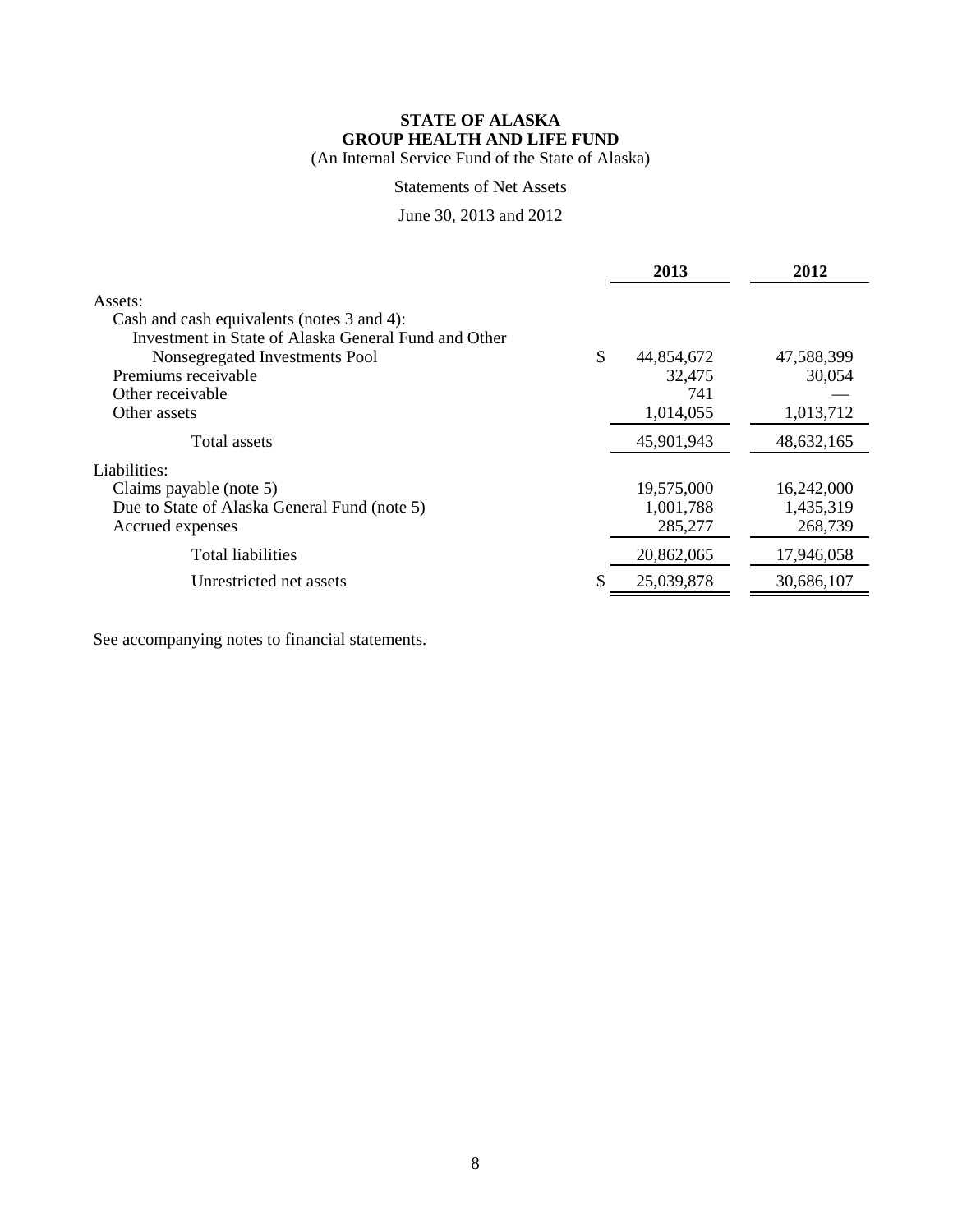(An Internal Service Fund of the State of Alaska)

# Statements of Revenues, Expenses, and Changes in Net Assets

Years ended June 30, 2013 and 2012

|                                                                                                                |    | 2013                                   | 2012                                  |
|----------------------------------------------------------------------------------------------------------------|----|----------------------------------------|---------------------------------------|
| Operating revenues:<br>Employer health insurance premiums<br>Member health insurance premiums<br>Other revenue | \$ | 101,677,005<br>16,220,158<br>1,176,545 | 93,838,322<br>15,140,394<br>1,647,318 |
| Total operating revenues                                                                                       |    | 119,073,708                            | 110,626,034                           |
| Operating expenses:<br>Benefits (note 5)<br>Administrative                                                     |    | 120,525,784<br>4,348,294               | 102,168,590<br>3,991,440              |
| Total operating expenses                                                                                       |    | 124,874,078                            | 106,160,030                           |
| Operating income                                                                                               |    | (5,800,370)                            | 4,466,004                             |
| Nonoperating revenues:<br>Net investment income                                                                |    | 154,141                                | 605,899                               |
| Change in unrestricted net assets                                                                              |    | (5,646,229)                            | 5,071,903                             |
| Total unrestricted net assets, beginning of year                                                               |    | 30,686,107                             | 25,614,204                            |
| Total unrestricted net assets, end of year                                                                     | S  | 25,039,878                             | 30,686,107                            |

See accompanying notes to financial statements.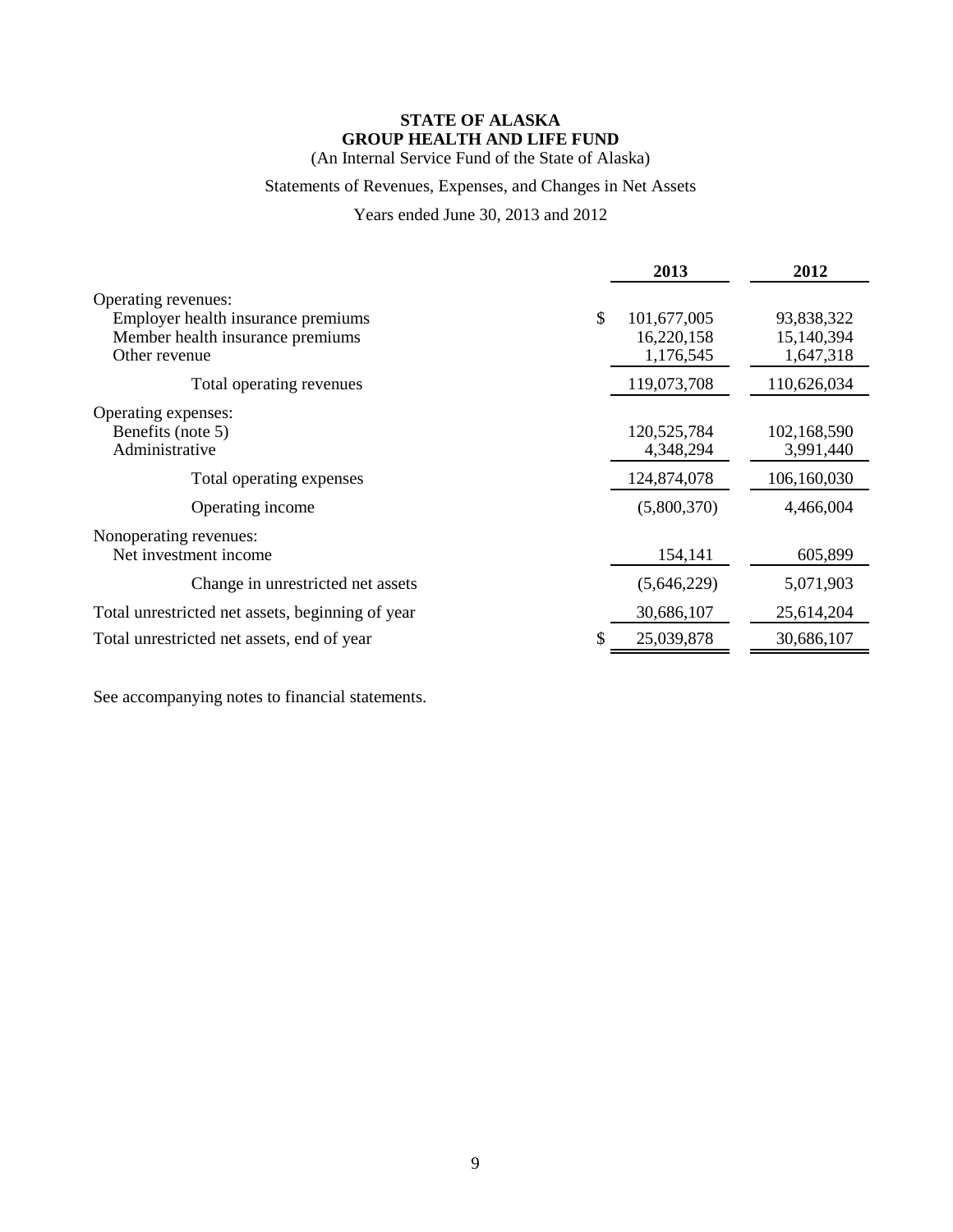(An Internal Service Fund of the State of Alaska)

# Statements of Cash Flows

# Years ended June 30, 2013 and 2012

| Cash flows from operating activities:<br>Cash received for premiums from the State of Alaska<br>\$<br>117,897,163<br>108,978,716<br>Cash received from others for premiums<br>(2,421)<br>1,960<br>Cash received from third-party administrator<br>1,175,804<br>1,709,811<br>Cash payments to third-party administrator for benefits<br>(117, 626, 315)<br>(99, 738, 419)<br>Cash payments to employees<br>(234, 808)<br>(226, 890)<br>(4,097,291)<br>Cash payments to suppliers<br>(3,898,126)<br>(2,887,868)<br>6,827,052<br>Net cash (used in) provided by operating activities<br>Cash flows from investing activity:<br>Net investment income received<br>154,141<br>605,899<br>(2,733,727)<br>7,432,951<br>Net (decrease) increase in cash and cash equivalents<br>47,588,399<br>40,155,448<br>Cash and cash equivalents, beginning of year<br>44,854,672<br>47,588,399<br>Cash and cash equivalents, end of year<br>S<br>Reconciliation of operating income to net cash used for operating<br>activities:<br>\$<br>Operating income<br>(5,800,370)<br>4,466,004<br>Adjustments to reconcile operating income to net cash (used in)<br>provided by operating activities:<br>(Increase) decrease in assets:<br>Premiums receivable<br>(2,421)<br>1,960<br>(741)<br>Other receivables<br>62,492<br>(343)<br>Other assets<br>Deposit with third party administrator<br>(173,061)<br>Increase (decrease) in liabilities:<br>Claims payable<br>3,333,000<br>2,146,000<br>Due to State of Alaska General Fund<br>(433,530)<br>284,171<br>Accrued expenses<br>16,537<br>39,486<br>(2,887,868)<br>6,827,052<br>Net cash (used in) provided by operating activities |  | 2013 | 2012 |
|-----------------------------------------------------------------------------------------------------------------------------------------------------------------------------------------------------------------------------------------------------------------------------------------------------------------------------------------------------------------------------------------------------------------------------------------------------------------------------------------------------------------------------------------------------------------------------------------------------------------------------------------------------------------------------------------------------------------------------------------------------------------------------------------------------------------------------------------------------------------------------------------------------------------------------------------------------------------------------------------------------------------------------------------------------------------------------------------------------------------------------------------------------------------------------------------------------------------------------------------------------------------------------------------------------------------------------------------------------------------------------------------------------------------------------------------------------------------------------------------------------------------------------------------------------------------------------------------------------------------------------------------------------------------|--|------|------|
|                                                                                                                                                                                                                                                                                                                                                                                                                                                                                                                                                                                                                                                                                                                                                                                                                                                                                                                                                                                                                                                                                                                                                                                                                                                                                                                                                                                                                                                                                                                                                                                                                                                                 |  |      |      |
|                                                                                                                                                                                                                                                                                                                                                                                                                                                                                                                                                                                                                                                                                                                                                                                                                                                                                                                                                                                                                                                                                                                                                                                                                                                                                                                                                                                                                                                                                                                                                                                                                                                                 |  |      |      |
|                                                                                                                                                                                                                                                                                                                                                                                                                                                                                                                                                                                                                                                                                                                                                                                                                                                                                                                                                                                                                                                                                                                                                                                                                                                                                                                                                                                                                                                                                                                                                                                                                                                                 |  |      |      |
|                                                                                                                                                                                                                                                                                                                                                                                                                                                                                                                                                                                                                                                                                                                                                                                                                                                                                                                                                                                                                                                                                                                                                                                                                                                                                                                                                                                                                                                                                                                                                                                                                                                                 |  |      |      |
|                                                                                                                                                                                                                                                                                                                                                                                                                                                                                                                                                                                                                                                                                                                                                                                                                                                                                                                                                                                                                                                                                                                                                                                                                                                                                                                                                                                                                                                                                                                                                                                                                                                                 |  |      |      |
|                                                                                                                                                                                                                                                                                                                                                                                                                                                                                                                                                                                                                                                                                                                                                                                                                                                                                                                                                                                                                                                                                                                                                                                                                                                                                                                                                                                                                                                                                                                                                                                                                                                                 |  |      |      |
|                                                                                                                                                                                                                                                                                                                                                                                                                                                                                                                                                                                                                                                                                                                                                                                                                                                                                                                                                                                                                                                                                                                                                                                                                                                                                                                                                                                                                                                                                                                                                                                                                                                                 |  |      |      |
|                                                                                                                                                                                                                                                                                                                                                                                                                                                                                                                                                                                                                                                                                                                                                                                                                                                                                                                                                                                                                                                                                                                                                                                                                                                                                                                                                                                                                                                                                                                                                                                                                                                                 |  |      |      |

See accompanying notes to financial statements.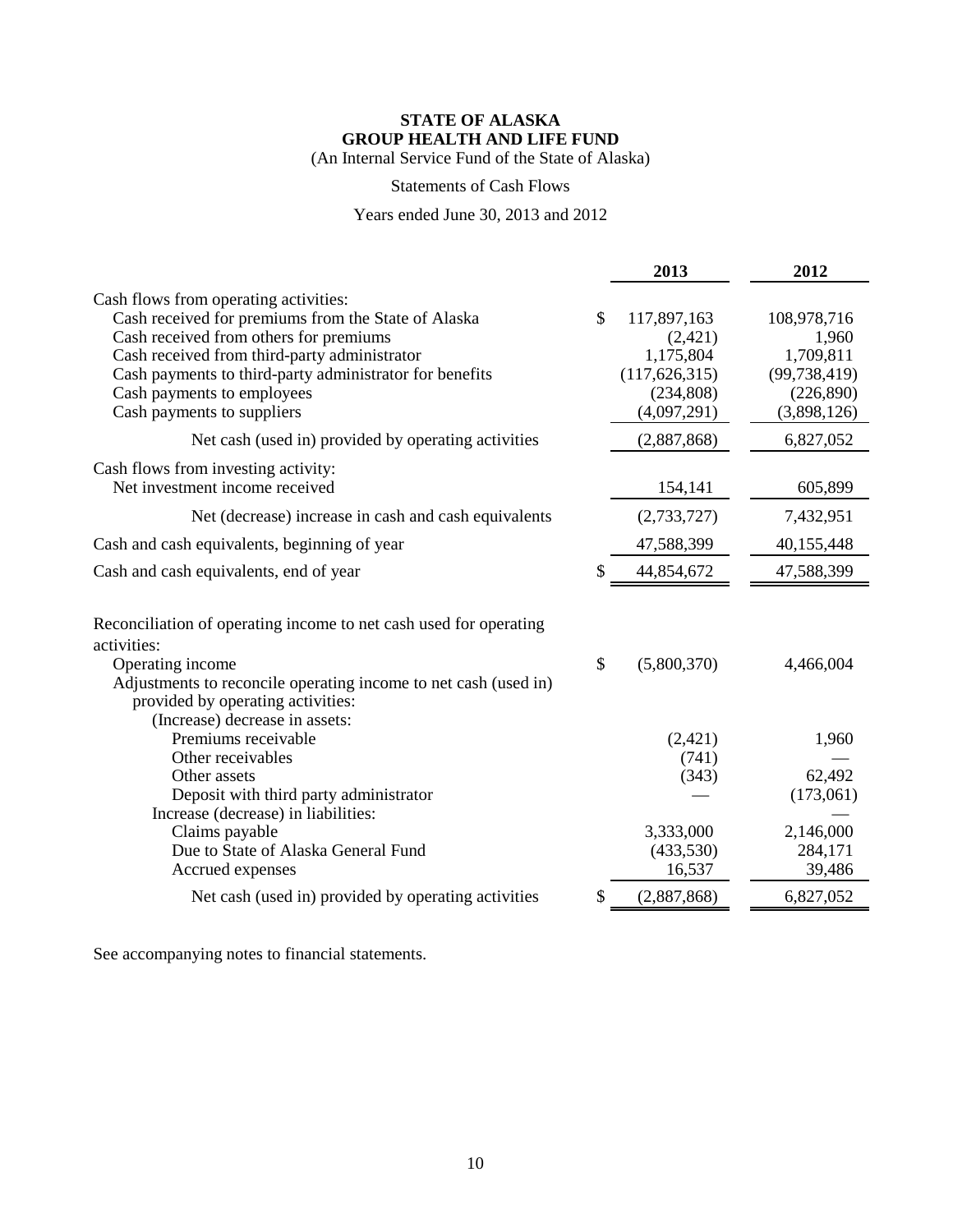Notes to Financial Statements

June 30, 2013 and 2012

#### **(1) Description**

The following brief description of the State of Alaska Group Health and Life Fund (the Plan), an Internal Service Fund of the State of Alaska (the State), is provided for general information purposes only. Participants should refer to the Select Benefits Information Booklet for more complete information.

#### *General*

The Plan was established on July 1, 1997 to provide self-insured healthcare benefits to eligible employees of the State. The Plan is an internal service fund of the State financial reporting entity and is included as such in the State's comprehensive annual financial report. As of June 30, 2013 and 2012, there were 6,504 and 6,340 employees, excluding dependents, covered by the Plan, respectively.

Prior to July 1, 1997, healthcare benefits for state employees were fully insured through the payment of premiums to an insurance company.

### *Benefits*

The Plan offers medical, dental, vision, and audio benefits to eligible state employees and their dependents.

### *Eligibility*

The Plan does not provide benefits to members of the following collective bargaining units, who chose to receive health coverage through a union trust:

- Labor, Trades, and Crafts Unit
- Public Safety Airport Security Unit
- Public Safety Troopers Unit
- Masters, Mates, and Pilots
- General Government Unit

All other permanent and long-term nonpermanent employees of the State are covered by the Plan, including permanent and long-term nonpermanent seasonal and part-time employees who elect coverage.

The Plan also provides coverage for state legislators and elected officials.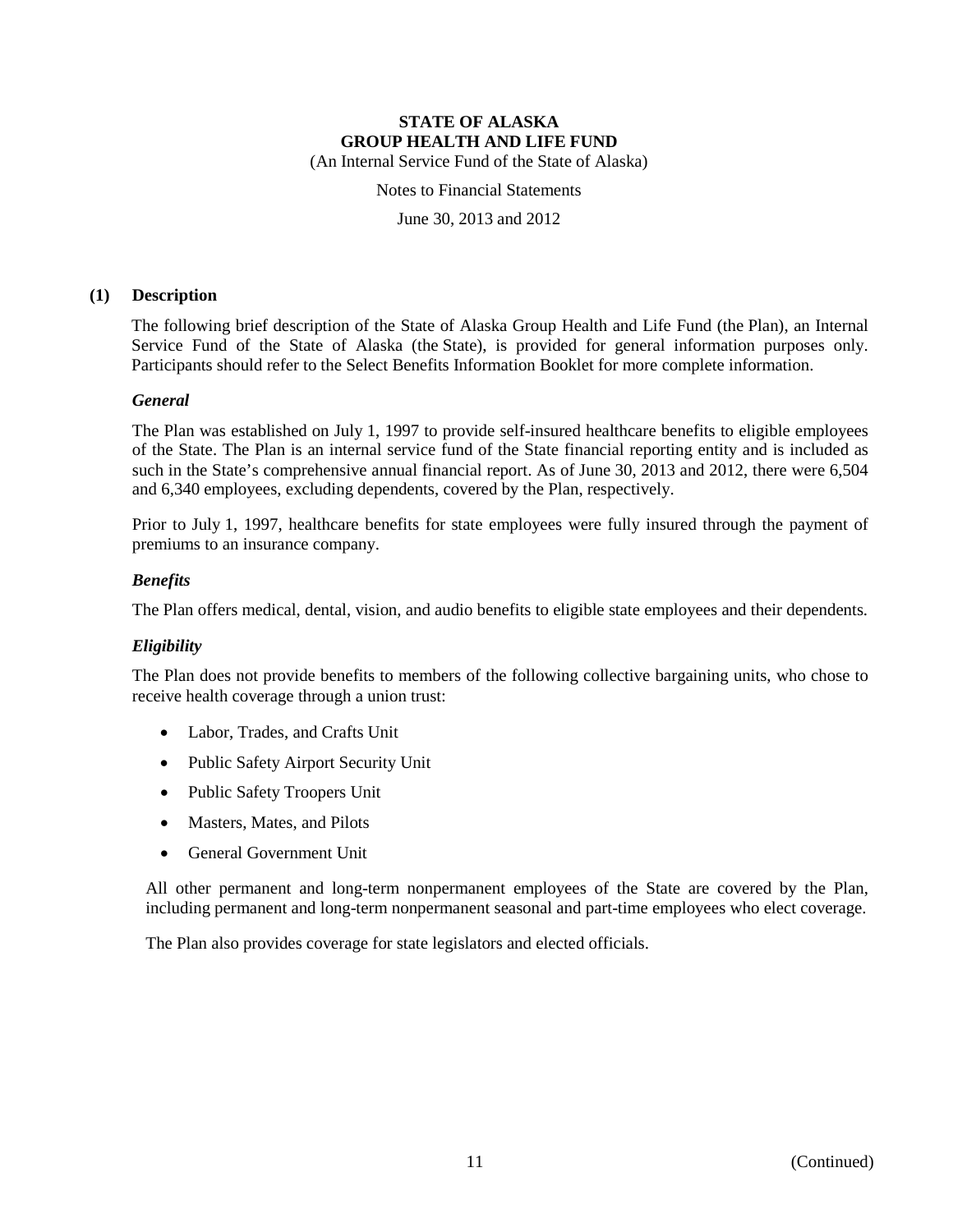Notes to Financial Statements

June 30, 2013 and 2012

#### **(1) Description (cont.)**

#### *Flexible Benefits*

Employees who are not covered through a union trust are eligible for flexible healthcare benefits. Under this program, employees are provided benefit credits by the State. Employees can use the benefit credits to purchase the benefits they want. Benefit credits equal the amount that the State contributes towards health benefits for all employees. The amount of benefit credits each employee receives is decided by the legislature and/or the appropriate collective bargaining agreement and can be adjusted each year. Each of the available options offers different benefits or pays benefits at different rates. If the cost of the benefit option selected by an employee exceeds the amount of their benefit credits, the difference is funded by the employee through pretax payroll deductions. If the cost of the benefit options selected by an employee is less than the amount of their benefit credits, the remaining benefit credits are contributed to a healthcare reimbursement account for that employee.

#### **(2) Summary of Significant Accounting Policies**

#### *Basis of Accounting*

The Plan's financial statements are prepared using the economic resources measurement focus and the accrual basis of accounting. Insurance premiums are recognized in the period in which they are due. Benefits are recognized when due and payable.

#### *Financial Statement Presentation*

The Plan distinguishes operating revenues and expenses from nonoperating revenues and expenses. Operating revenues and expenses generally result from providing services in connection with the Plan's principal ongoing operations. The principal operating revenues of the Plan are employer and member contributions. Operating expenses for the Plan include benefits and administrative expenses. All revenues and expenses not meeting this definition are reported as nonoperating revenues and expenses.

#### *Use of Estimates*

The preparation of financial statements in conformity with U.S. generally accepted accounting principles requires management to make estimates and assumptions that affect the reported amounts of assets and liabilities and disclosure of contingent assets and liabilities at the date of the financial statements and the reported amounts of additions and deductions during the reporting period. Actual results could differ from those estimates.

#### *Investments*

Investments are recorded at fair value. Fair value is the amount that a plan can reasonably expect to receive for an investment in a current sale between a willing buyer and a willing seller — that is, other than in a forced or liquidation sale. Security transactions are accounted for on a trade-date (ownership) basis at the current fair value.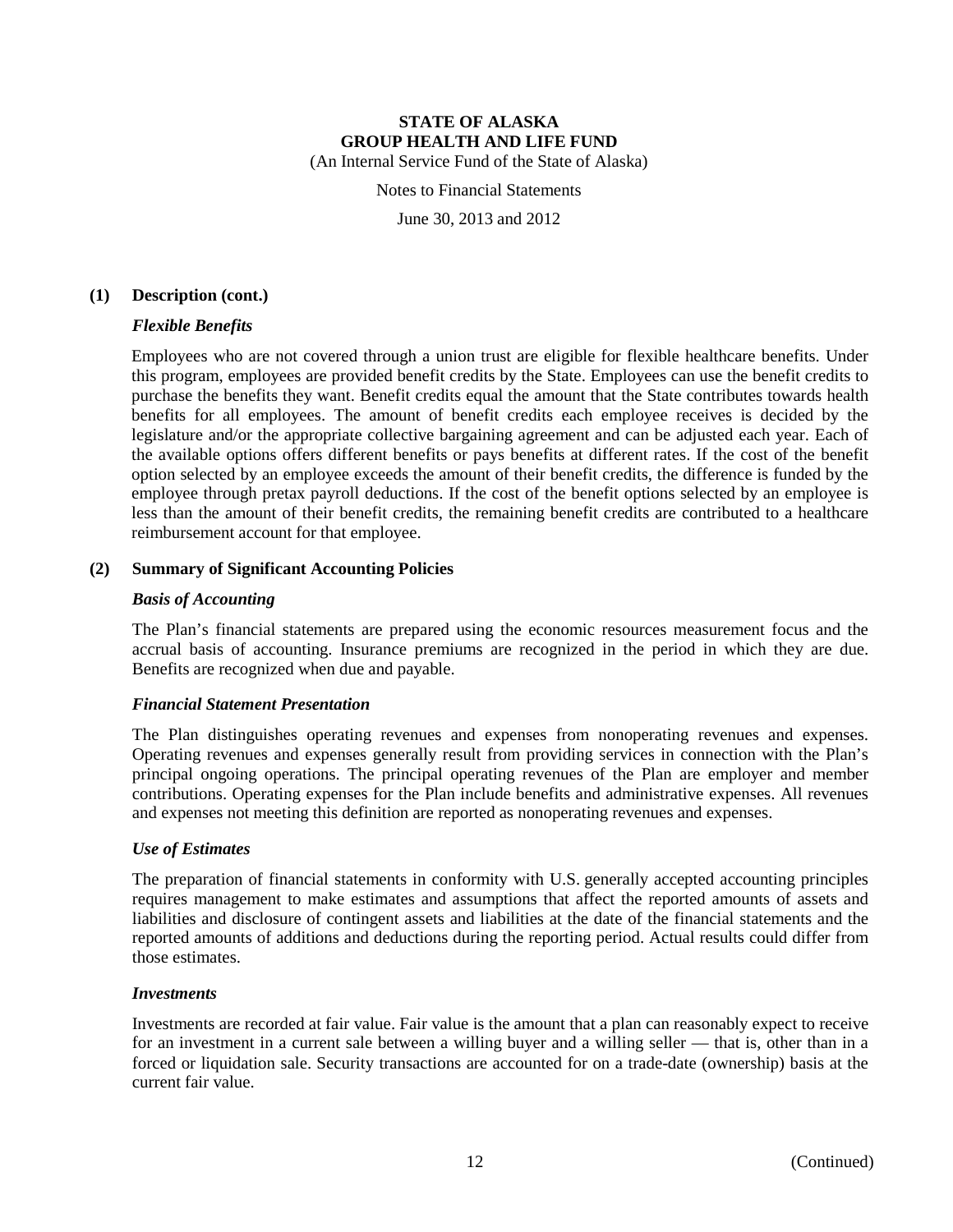(An Internal Service Fund of the State of Alaska)

Notes to Financial Statements

June 30, 2013 and 2012

### **(2) Summary of Significant Accounting Policies (cont.)**

The Plan participates in the State General Fund and Other Non-segregated Investments (GeFONSI) pool. GeFONSI invests in fixed income securities that are valued each business day using an independent pricing service. Money market funds are valued at amortized cost, which approximates fair value.

GeFONSI investment income is distributed to pool participants if prescribed by statute or if appropriated by state legislature.

#### *Statements of Cash Flows*

For purposes of reporting cash flows, cash and cash equivalents include the Plan's investment in the GeFONSI, which includes appreciation (depreciation) at June 30, 2013 and 2012. This investment pool has the general characteristics of a demand deposit account.

#### *Administration*

The Plan is administered by the State's Division of Retirement and Benefits (the Division). The Division utilizes the services of a claims administrator, HealthSmart Benefit Solutions (HealthSmart), to process all medical, dental, and prescription drug claims. Some of the managed-care vision benefits provided by the Plan are administered by Vision Service Plan (VSP).

### *Funding*

The Plan is self-insured for all benefits. The Plan's funding policy provides for the collection of insurance premiums from employees, if applicable, and the State. Insurance premium amounts are actuarially determined on an annual basis and adjusted as necessary. The State retains the risk of loss of allowable claims.

### *Due from (to) State of Alaska General Fund*

Amounts due from (to) the State of Alaska General Fund represent the net difference between amounts paid by the Plan on behalf of others and amounts paid by others on behalf of the Plan.

### *Federal Income Tax Status*

The Plan is a qualified plan under section 401(a) of the Internal Revenue Code and is exempt from federal income taxes under Section 501(a).

#### **(3) Investments**

The Plan invests in the State's internally managed GeFONSI pool. GeFONSI consists of investments in the State's internally managed Short-Term Fixed Income Pool, the Short-Term Liquidity Fixed Income Pool, and the Intermediate-Term Fixed Income Pool. Actual investing is performed by investment officers in the State's Department of Revenue, Treasury Division (Treasury). The complete financial activity of the fund is shown in the Comprehensive Annual Financial Report available from the Division of Finance in the Department of Administration.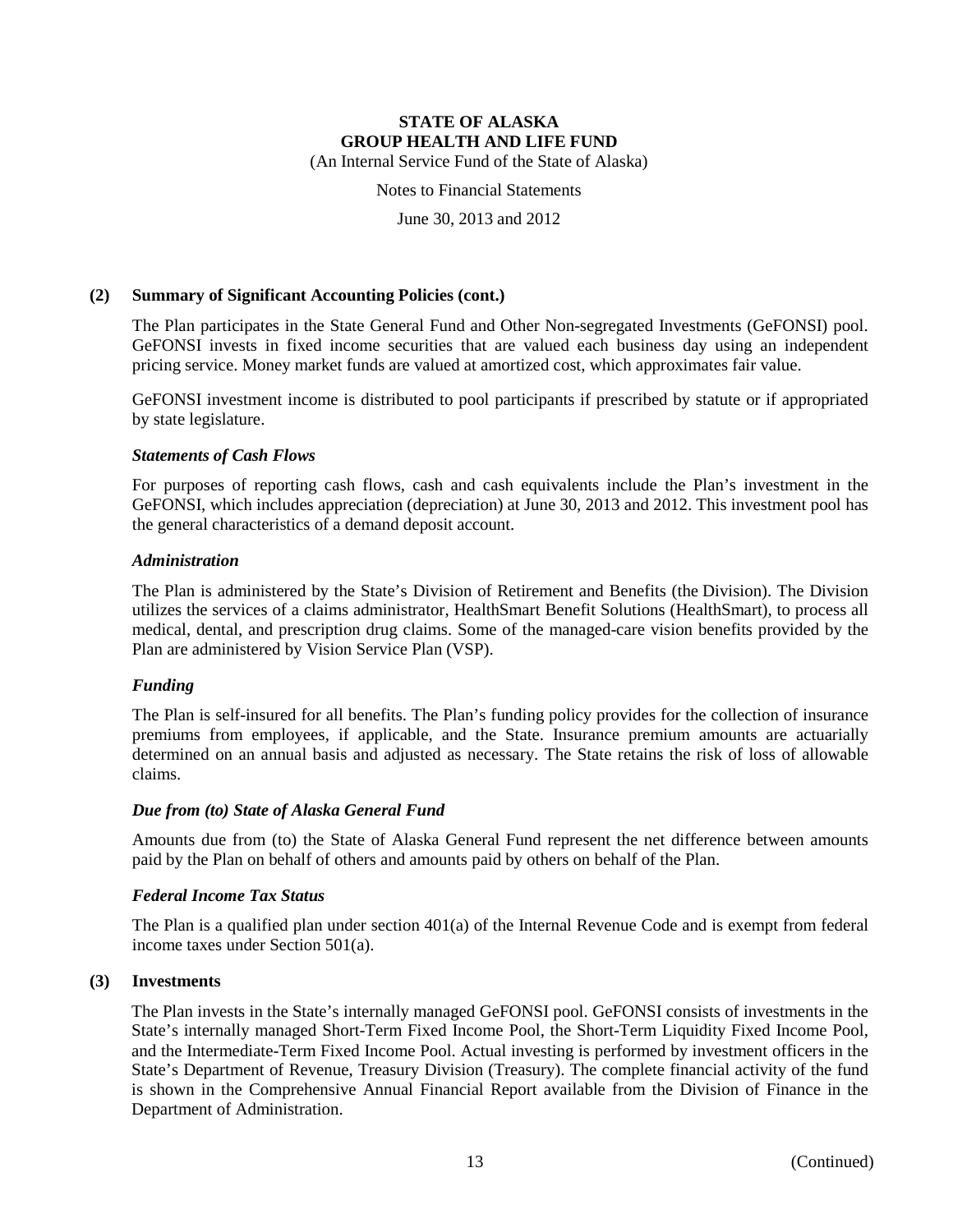Notes to Financial Statements

June 30, 2013 and 2012

#### **(3) Investments (cont.)**

Assets in the pools are reported at fair value. Investment purchases and sales are recorded on a trade-date basis. Securities are valued each business day using prices obtained from a pricing service when such prices are available; otherwise, such securities are valued at the midpoint between the bid and asked price or at prices for securities of comparable maturity, quality, and type.

The accrual basis of accounting is used for investment income and GeFONSI investment income is distributed to pool participants monthly if prescribed by statute or if appropriated by the state legislature. Income in the Short-Term, Short-Term Liquidity, and Intermediate-Term Fixed Income Pools is allocated to pool participants daily on a pro rata basis.

At June 30, 2013, the Plan's share of pool investments was as follows:

|                                       |    | Fair value           |                      |                           |              |  |  |  |
|---------------------------------------|----|----------------------|----------------------|---------------------------|--------------|--|--|--|
|                                       |    |                      | <b>Short-term</b>    |                           |              |  |  |  |
|                                       |    | <b>Short-term</b>    | liquidity            | Intermediate-             |              |  |  |  |
| <b>Investment type</b>                |    | fixed<br>income pool | fixed<br>income pool | term fixed<br>income pool | <b>Total</b> |  |  |  |
|                                       |    |                      |                      |                           |              |  |  |  |
| Deposits                              | \$ | 468,227              |                      |                           | 468,227      |  |  |  |
| Commercial paper                      |    | 913,742              |                      |                           | 913,742      |  |  |  |
| Corporate bonds                       |    | 1,120,068            |                      | 1,641,601                 | 2,761,669    |  |  |  |
| Mortgage-backed                       |    | 46,998               |                      | 432,402                   | 479,400      |  |  |  |
| Municipal bonds                       |    | 10,964               |                      | 4,431                     | 15,395       |  |  |  |
| Other asset-backed                    |    | 9,349,923            |                      | 543,679                   | 9,893,602    |  |  |  |
| U.S. government agency                |    |                      |                      |                           |              |  |  |  |
| Discount notes                        |    | 1,559                |                      |                           | 1,559        |  |  |  |
| U.S. government agency                |    |                      |                      | 649,317                   | 649,317      |  |  |  |
| Treasury bills                        |    | 9,228,562            | 4,409,705            | 1,370,269                 | 15,008,536   |  |  |  |
| Treasury notes                        |    |                      |                      | 14,523,507                | 14,523,507   |  |  |  |
| Treasury strip                        |    |                      |                      | 119,453                   | 119,453      |  |  |  |
| Yankees:                              |    |                      |                      |                           |              |  |  |  |
| Corporate                             |    | 293,458              |                      | 292,844                   | 586,302      |  |  |  |
| Government                            |    |                      |                      | 78,385                    | 78,385       |  |  |  |
| Total invested assets                 |    | 21,433,501           | 4,409,705            | 19,655,888                | 45,499,094   |  |  |  |
| Pool-related net assets (liabilities) |    | (440, 068)           | (1)                  | (181, 544)                | (621, 613)   |  |  |  |
| Unalloted cash                        |    | (22, 809)            |                      |                           | (22, 809)    |  |  |  |
| Net invested assets                   | \$ | 20,970,624           | 4,409,704            | 19,474,344                | 44,854,672   |  |  |  |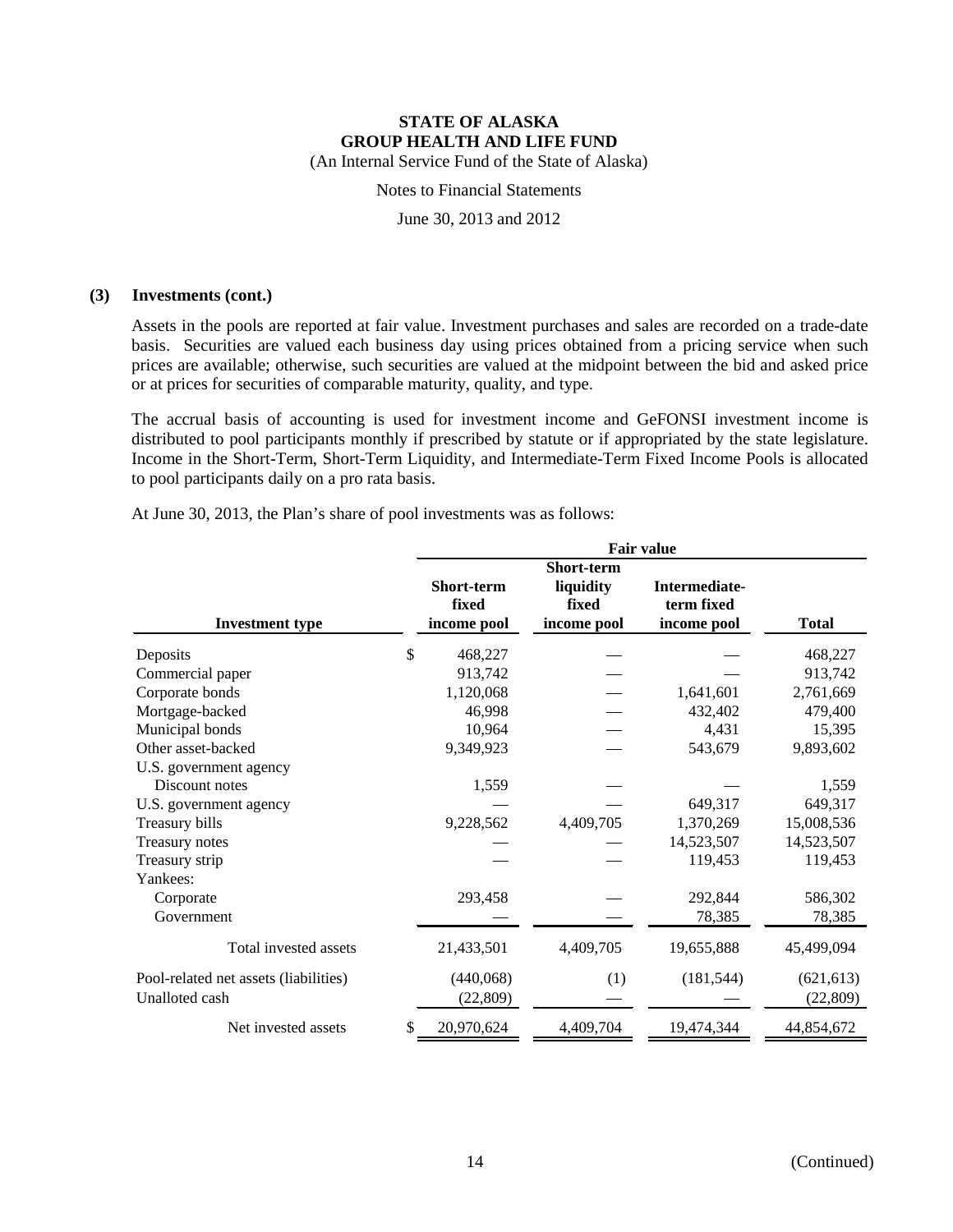Notes to Financial Statements

June 30, 2013 and 2012

#### **(3) Investments (cont.)**

At June 30, 2012, the Plan's share of pool investments was as follows:

|                                       | <b>Fair value</b>                         |                                                        |                                            |              |  |  |  |
|---------------------------------------|-------------------------------------------|--------------------------------------------------------|--------------------------------------------|--------------|--|--|--|
| <b>Investment type</b>                | <b>Short-term</b><br>fixed<br>income pool | <b>Short-term</b><br>liquidity<br>fixed<br>income pool | Intermediate-<br>term fixed<br>income pool | <b>Total</b> |  |  |  |
| Commercial paper                      | \$<br>784,714                             |                                                        | 12,355                                     | 797,069      |  |  |  |
| Corporate bonds                       | 2,099,135                                 |                                                        | 3,156,799                                  | 5,255,934    |  |  |  |
| Deposits                              | 92,146                                    |                                                        |                                            | 92,146       |  |  |  |
| Mortgage-backed                       | 195,610                                   |                                                        | 772,734                                    | 968,344      |  |  |  |
| Other asset-backed                    | 8,126,405                                 |                                                        | 84,905                                     | 8,211,310    |  |  |  |
| U.S. government agency                | 276,314                                   |                                                        | 1,010,526                                  | 1,286,840    |  |  |  |
| U.S. Treasury bills                   | 12,185,779                                | 3,232,125                                              | 1,683,335                                  | 17,101,239   |  |  |  |
| U.S. Treasury notes                   |                                           |                                                        | 13,934,239                                 | 13,934,239   |  |  |  |
| U.S. Treasury strip                   |                                           |                                                        | 12,421                                     | 12,421       |  |  |  |
| Yankees:                              |                                           |                                                        |                                            |              |  |  |  |
| Corporate                             | 482,968                                   |                                                        |                                            | 482,968      |  |  |  |
| Government                            |                                           |                                                        | 127,006                                    | 127,006      |  |  |  |
| Total invested assets                 | 24,243,071                                | 3,232,125                                              | 20,794,320                                 | 48,269,516   |  |  |  |
| Pool-related net assets (liabilities) | (662, 577)                                | 528                                                    | (19,068)                                   | (681, 117)   |  |  |  |
| Net invested assets                   | \$<br>23,580,494                          | 3,232,653                                              | 20,775,252                                 | 47,588,399   |  |  |  |

# **(4) Deposit and Investment Risk**

#### *Interest Rate Risk*

Interest rate risk is the risk that changes in interest rates will adversely affect the fair value of an investment.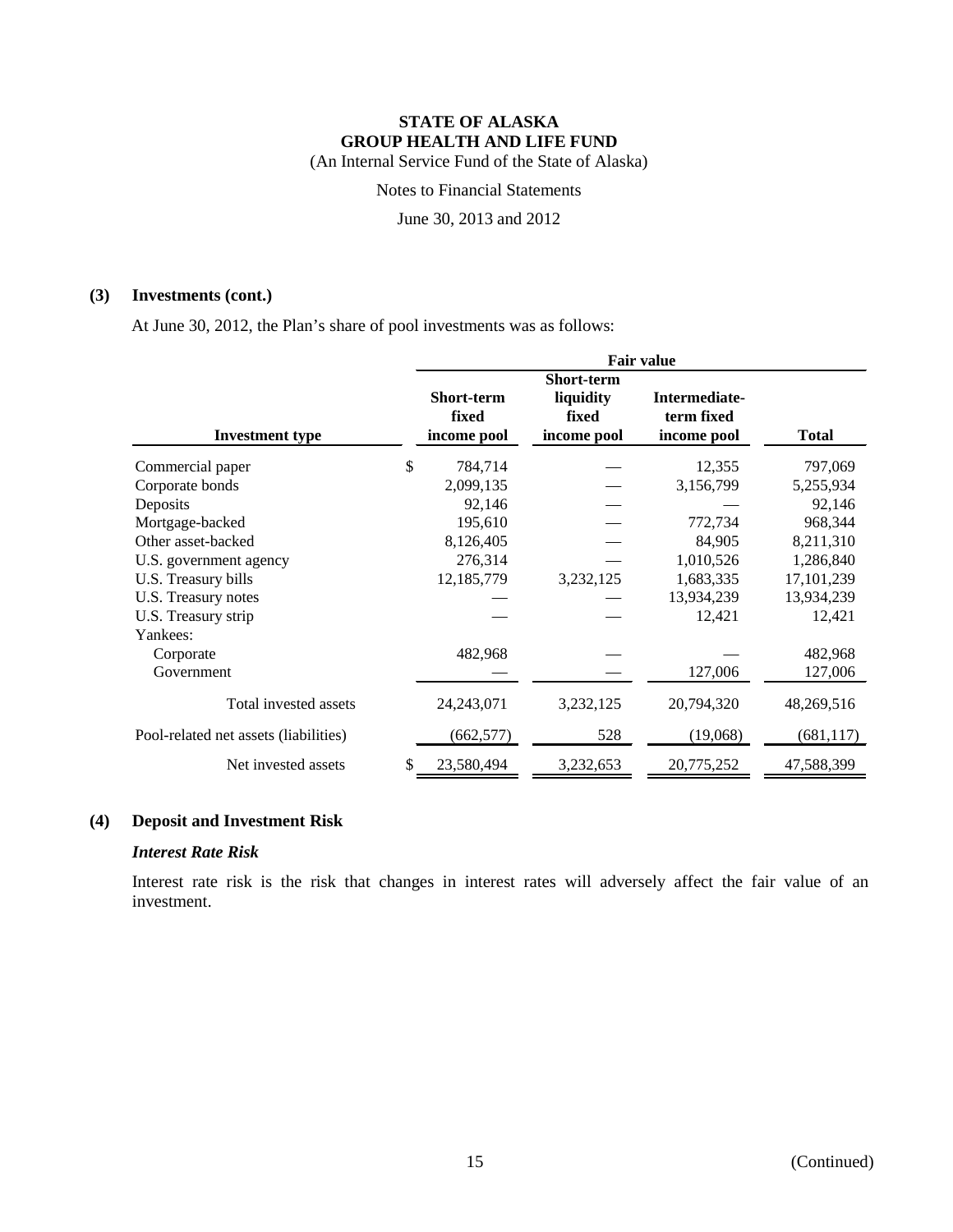Notes to Financial Statements

June 30, 2013 and 2012

#### **(4) Deposit and Investment Risk (cont.)**

#### *Short-Term Fixed Income Pool*

As a means of limiting its exposure to fair value losses arising from increasing interest rates, Treasury's investment policy limits individual fixed rate securities to 14 months to maturity or 14 months expected average life upon purchase. Floating rate securities are limited to 3 years to maturity or 3 years expected average life upon purchase. These constraints apply to trade date, except for securities bought at new issue, for which settlement date applies. At June 30, 2013, the expected average life of individual fixed rate securities ranged from 3 days to 34 years and the expected average life of floating rate securities ranged from 14 days to 22 years.

### *Short-Term Liquidity Fixed Income Pool*

Treasury's investment policy limits individual fixed rate securities to 6 months to maturity. These constraints apply to trade date, except for securities bought at new issue, for which settlement date applies. At June 30, 2013, the expected average life of fixed rate securities ranged from 46 to 67 days.

#### *Intermediate-Term Fixed Income Pool*

Duration is a measure of interest rate risk. It measures a security's sensitivity to a 100-basis point change in interest rates. The duration of a pool is the average fair value weighted duration of each security in the pool taking into account all related cash flows.

Treasury uses industry-standard analytical software developed by The Yield Book Inc. to calculate effective duration. The software takes into account various possible future interest rates, historical and estimated prepayment rates, call options, and other variable cash flows for purposes of the effective duration calculation.

Through its investment policy, Treasury manages its exposure to fair value losses arising from increasing interest rates by limiting effective duration of its other fixed income pool portfolios to the following:

Intermediate-Term Fixed Income Pool  $- \pm 20\%$  of the Barclays 1-3 Year Government Bond Index. The effective duration for Barclays 1-3 Year Government Bond Index at June 30, 2013 was 1.87 years.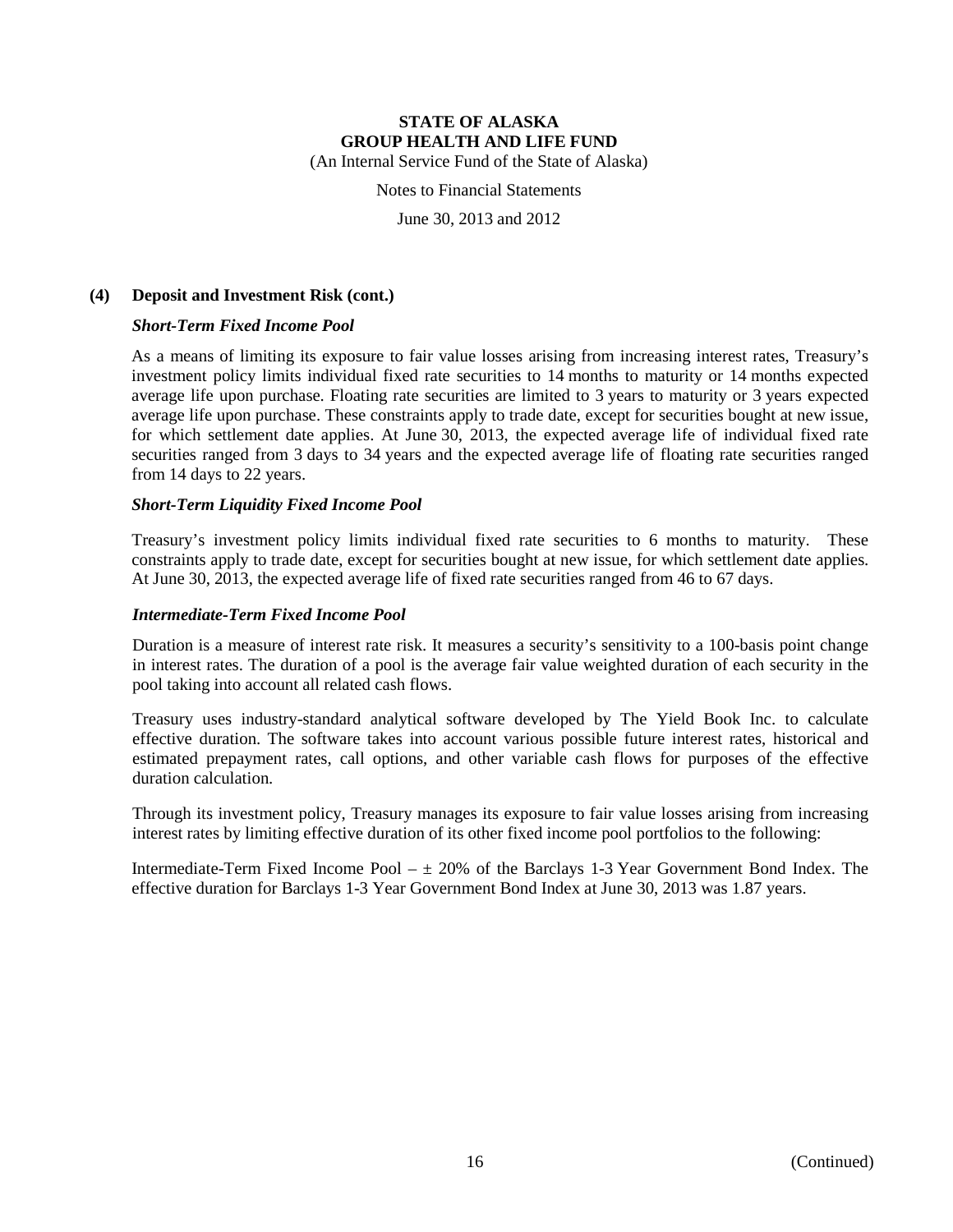(An Internal Service Fund of the State of Alaska)

Notes to Financial Statements

June 30, 2013 and 2012

#### **(4) Deposit and Investment Risk (cont.)**

At June 30, 2013, the effective duration by investment type was as follows (in years):

|                                     | Intermediate-<br>term fixed |
|-------------------------------------|-----------------------------|
|                                     | income pool                 |
| Corporate                           | 2.42                        |
| Mortgage-backed                     | 1.45                        |
| Municipal bonds                     | 4.41                        |
| Other asset-backed                  | 0.59                        |
| U.S. government agency              | 1.70                        |
| U.S. Treasury bill                  | 0.11                        |
| U.S. Treasury notes                 | 2.04                        |
| U.S. Treasury strip                 | 4.43                        |
| Yankees:                            |                             |
| Corporate                           | 1.85                        |
| Government                          | 2.06                        |
| <b>Portfolio effective duration</b> | 1.77                        |

### *Credit Risk*

Credit risk is the risk that an issuer or other counterparty to an investment will not fulfill its obligations.

Treasury's investment policy has the following limitations with regard to credit risk:

Short-Term Fixed Income Pool investments are limited to instruments with a long-term credit rating of at least A3 or equivalent and instruments with a short-term credit rating of at least P-1 or equivalent. Commercial paper must be rated at least P-1 by Moody's and A-1 by Standard and Poor's. Asset-backed and nonagency mortgage securities must be rated A3 or equivalent. The A3 rating is defined as the median rating of the following three rating agencies: Standard & Poor's Corporation, Moody's, and Fitch. Assetbacked and nonagency mortgage securities may be purchased if only rated by one of these agencies if they are rated AAA.

Short-Term Liquidity Pool investments are limited to U.S. Treasury obligations or other U.S. government securities issued in full faith or guaranteed by agencies and instrumentalities of the U.S. government, obligations of foreign governments, sovereign states, supranational entities, and their instrumentalities denominated in U.S. dollars, and the State's internally-managed Short-Term Fixed Income Pool.

Intermediate-Term Fixed Income Pool investments are limited to securities with a long-term credit rating of at least Baa3 or equivalent and securities with a short-term credit rating of at least P-1 or equivalent. Asset-backed and nonagency mortgage securities must be rated investment grade. The investment grade rating is defined as the median rating of the following three rating agencies: Standard & Poor's Corporation, Moody's, and Fitch. Asset-backed and nonagency mortgage securities may be purchased if only rated by one of these agencies if they are rated AAA.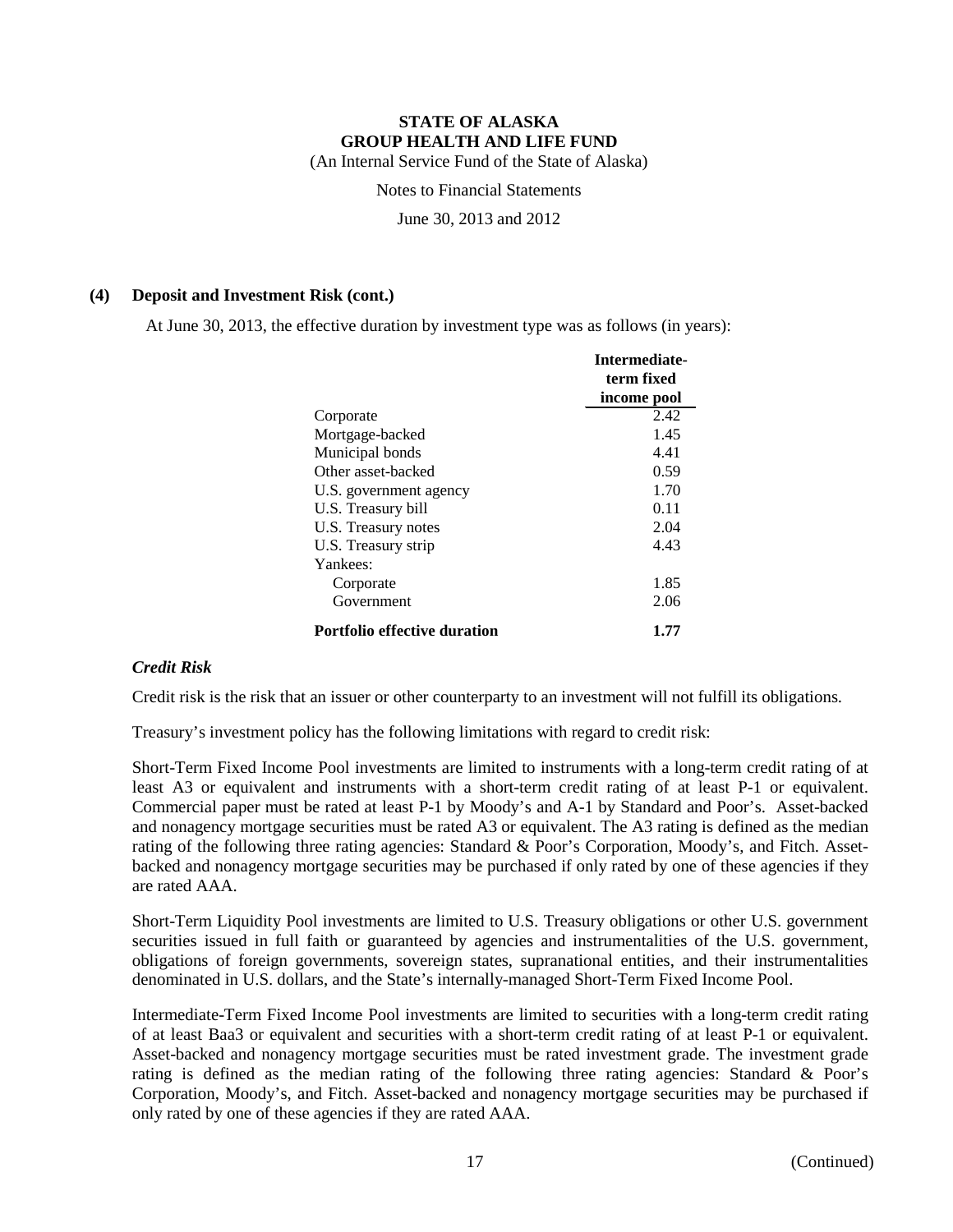# Notes to Financial Statements

June 30, 2013 and 2012

#### **(4) Deposit and Investment Risk (cont.)**

At June 30, 2013, the State's internally managed pools consisted of investments with credit quality ratings issued by nationally recognized statistical rating organizations as follows (using Standard and Poor's Corporation rating scale):

| <b>Investment type</b> | <b>Rating</b>  | Short-term<br>fixed income<br>pool |      | Short-term<br>liquidity<br>fixed income<br>pool |      | Intermediate-<br>term fixed<br>income pool |      |
|------------------------|----------------|------------------------------------|------|-------------------------------------------------|------|--------------------------------------------|------|
| Deposits               | Not rated      | 2.22                               | $\%$ |                                                 | $\%$ |                                            | $\%$ |
| Commercial paper       | Not rated      | 4.34                               |      |                                                 |      |                                            |      |
| Corporate bonds        | <b>AAA</b>     |                                    |      |                                                 |      | 0.40                                       |      |
| Corporate bonds        | AA             | 2.41                               |      |                                                 |      | 1.73                                       |      |
| Corporate bonds        | $\mathbf{A}$   | 2.91                               |      |                                                 |      | 4.80                                       |      |
| Corporate bonds        | <b>BBB</b>     |                                    |      |                                                 |      | 0.83                                       |      |
| Corporate bonds        | <b>BB</b>      |                                    |      |                                                 |      | 0.16                                       |      |
| U.S. government agency | AA             |                                    |      |                                                 |      | 2.75                                       |      |
| U.S. government agency | Not rated      | 0.01                               |      |                                                 |      | 0.38                                       |      |
| Mortgage-backed        | <b>AAA</b>     | 0.07                               |      |                                                 |      | 0.80                                       |      |
| Mortgage-backed        | AA             | 0.08                               |      |                                                 |      | 0.76                                       |      |
| Mortgage-backed        | $\overline{A}$ | 0.07                               |      |                                                 |      | 0.09                                       |      |
| Mortgage-backed        | Not rated      |                                    |      |                                                 |      | 0.43                                       |      |
| Municipal bonds        | AA             | 0.05                               |      |                                                 |      |                                            |      |
| Municipal bonds        | $\mathbf{A}$   |                                    |      |                                                 |      | 0.02                                       |      |
| Other asset-backed     | <b>AAA</b>     | 39.98                              |      |                                                 |      | 1.86                                       |      |
| Other asset-backed     | AA             | 0.72                               |      |                                                 |      |                                            |      |
| Other asset-backed     | Not rated      | 3.71                               |      |                                                 |      | 0.76                                       |      |
| Other pool ownership   | Not rated      |                                    |      | 0.07                                            |      | 5.92                                       |      |
| U.S. Treasury bills    | AA             | 43.83                              |      | 99.93                                           |      | 6.62                                       |      |
| U.S. Treasury notes    | AA             |                                    |      |                                                 |      | 70.18                                      |      |
| U.S. Treasury strip    | AA             |                                    |      |                                                 |      | 0.58                                       |      |
| Yankees:               |                |                                    |      |                                                 |      |                                            |      |
| Corporate              | <b>AAA</b>     |                                    |      |                                                 |      | 0.18                                       |      |
| Corporate              | AA             | 0.55                               |      |                                                 |      | 0.69                                       |      |
| Corporate              | $\mathbf{A}$   | 0.84                               |      |                                                 |      | 0.42                                       |      |
| Corporate              | <b>BBB</b>     |                                    |      |                                                 |      | 0.13                                       |      |
| Government             | AA             |                                    |      |                                                 |      | 0.34                                       |      |
| Government             | Not rated      |                                    |      |                                                 |      | 0.04                                       |      |
| No credit risk         | No exposure    | (1.79)                             |      |                                                 |      | (0.87)                                     |      |
|                        |                | 100.00%                            |      | 100.00%                                         |      | 100.00%                                    |      |